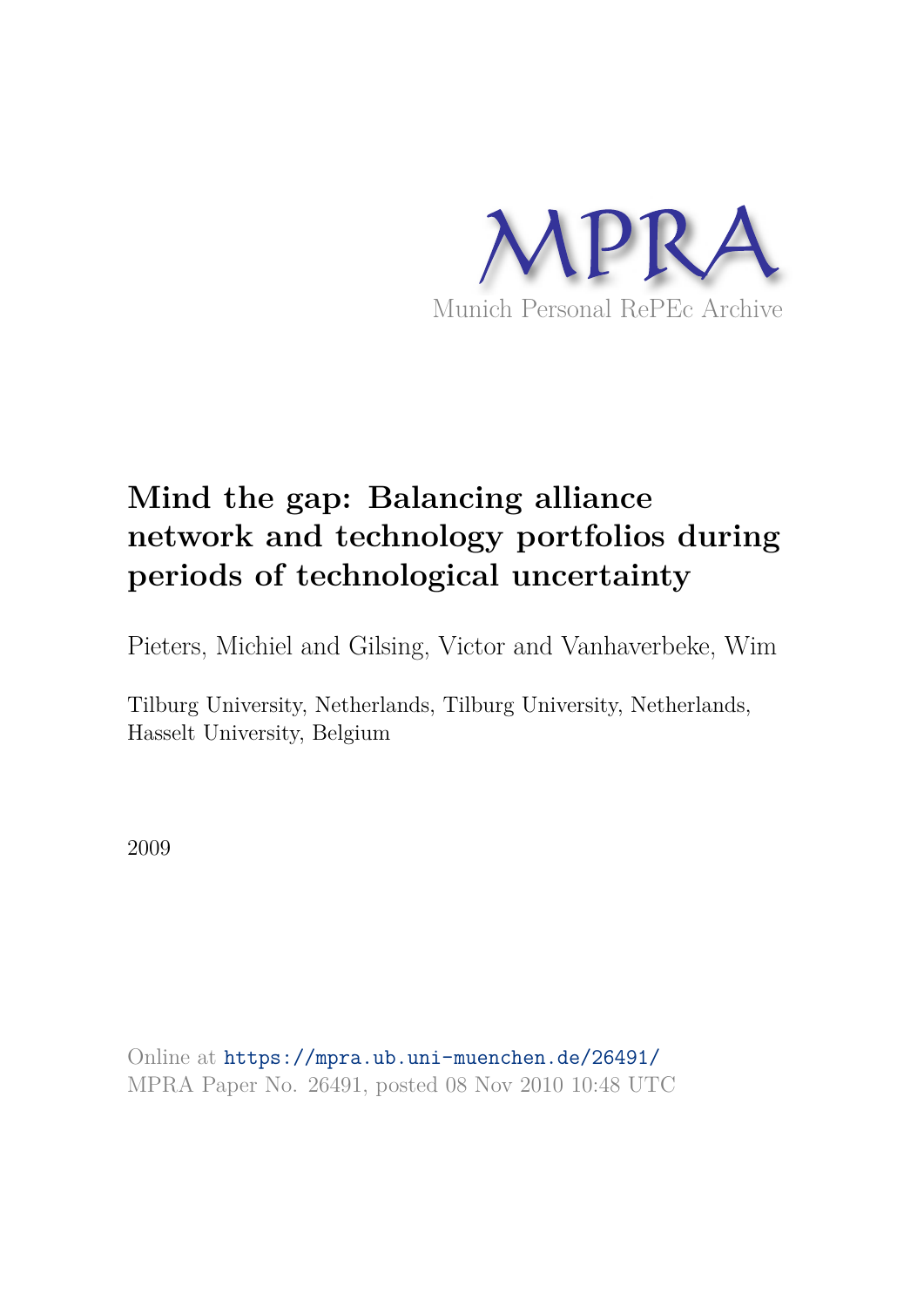## **MIND THE GAP**

### **BALANCING ALLIANCE NETWORK AND TECHNOLOGY PORTOLIOS DURING PERIODS OF TECHNOLOGICAL UNCERTAINTY**

#### **MICHIEL PIETERS**

Tilburg University Department of Organisation Studies Warandelaan 2 Tilburg, the Netherlands  $T: +31-13-4663652$ *e-mail: m.w.pieters@uvt.nl*

#### **VICTOR GILSING**

Tilburg University Department of Organisation Studies Warandelaan 2 Tilburg, the Netherlands *e-mail: v.a.gilsing@uvt.nl*

#### **WIM VANHAVERBEKE**

Hasselt University Faculty of Applied Economics BE-3590 Diepenbeek, Belgium *e-mail: wim.vanhaverbeke@uhasselt.be*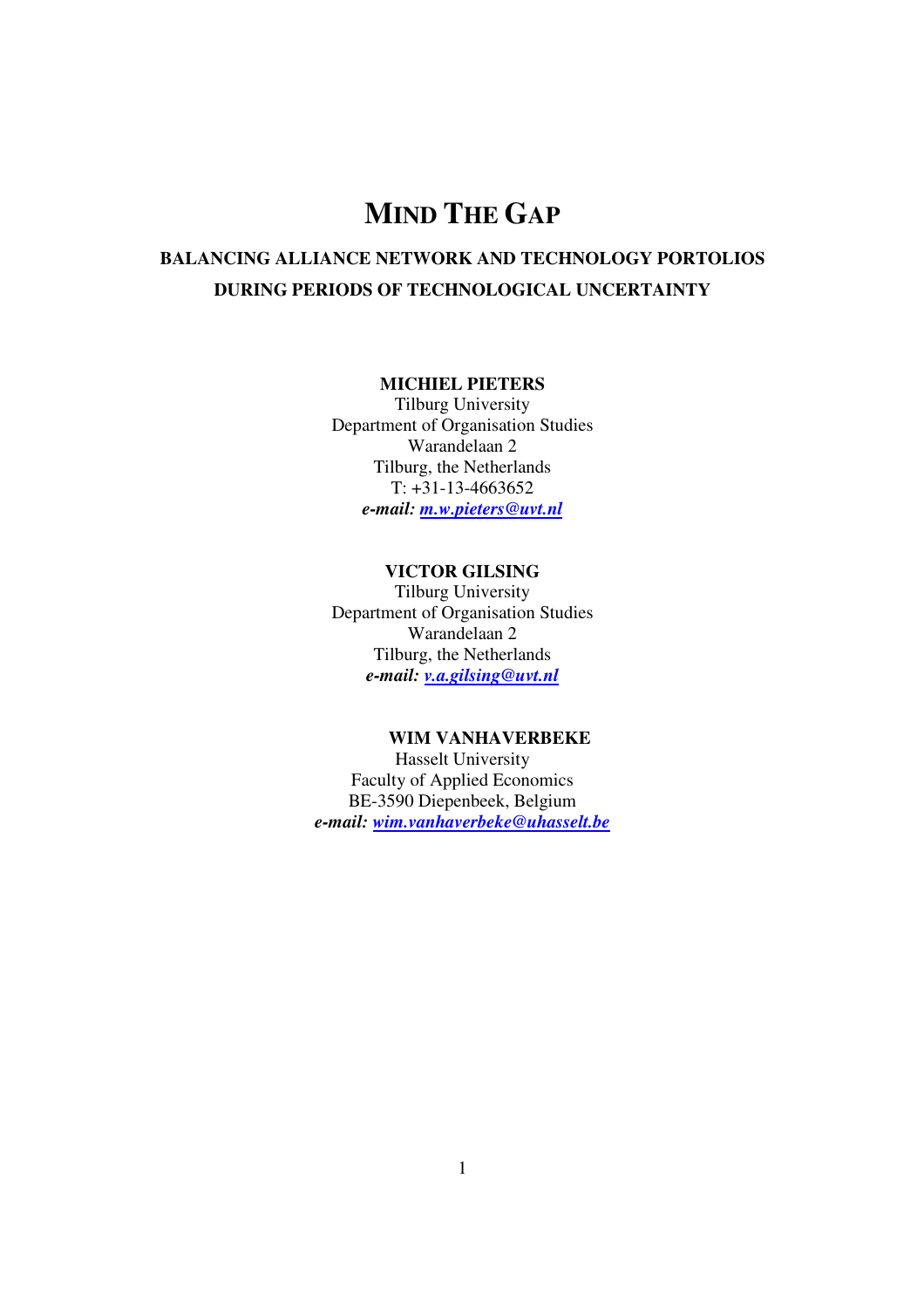## **MIND THE GAP**

## **BALANCING ALLIANCE NETWORK AND TECHNOLOGY PORTOLIOS DURING PERIODS OF TECHNOLOGICAL UNCERTAINTY**

#### **ABSTRACT**

While clique-embeddedness is generally considered to enhance firm performance, there are also reasons to expect that under conditions of technological turbulence clique-membership is less beneficial or might even become a liability. To address this, we study the innovative performance of clique members during periods of both technological change and technological stability. We find support for the idea that companies' ability to adapt their alliance network (i.e. forming ties beyond the scope of the clique) and their ability to adapt their technology portfolios (i.e. access to novel technological knowledge) positively influences their innovative performance during technologically turbulent periods.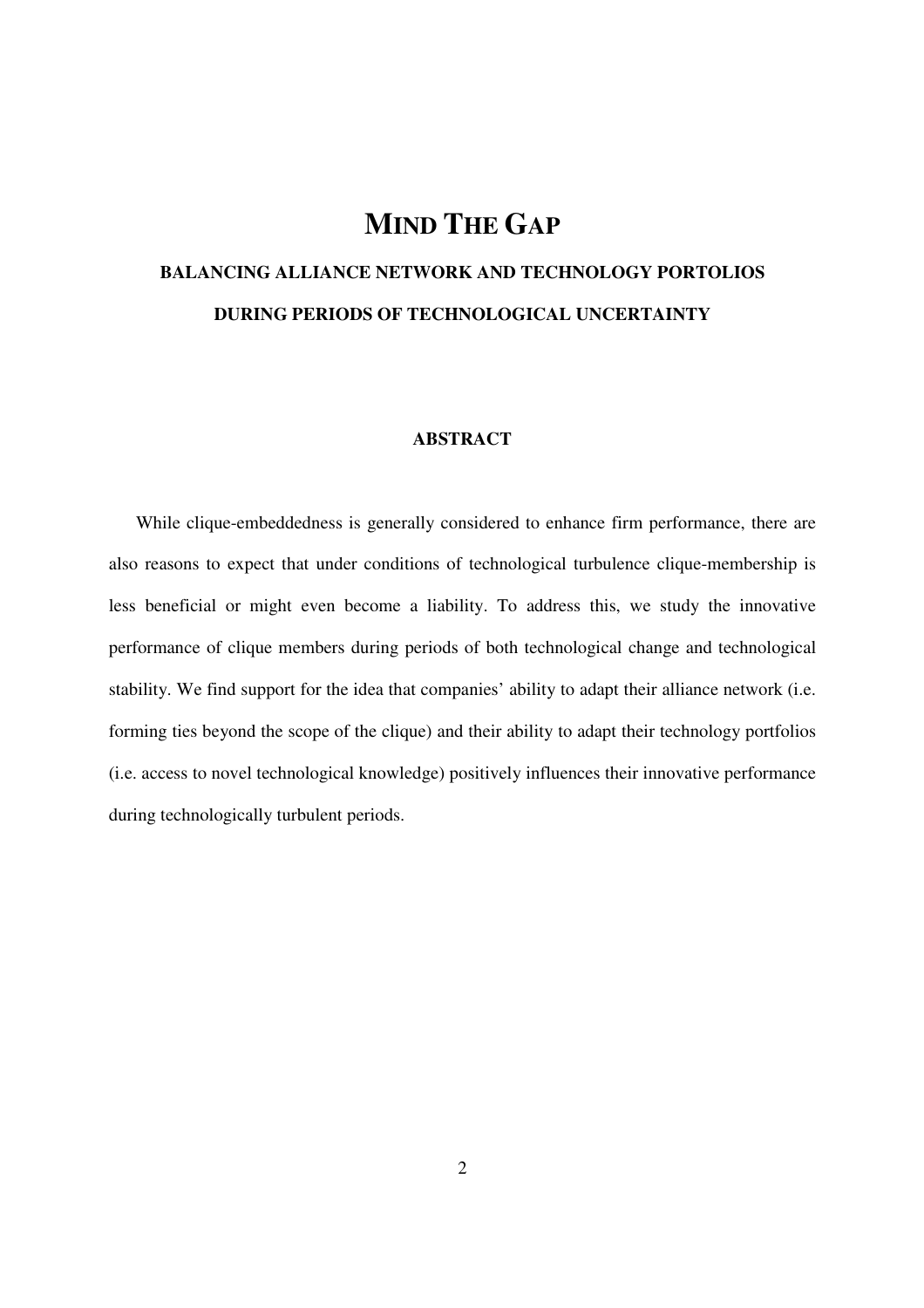#### **INTRODUCTION**

Within the managerial literature it is widely accepted that innovation is most effectively undertaken as a collective process in which technology-based alliances play a critical role (See Freeman, 1991 and Pittaway et al., 2004 for reviews). As a consequence, embeddedness within a well functioning web of partners has become an essential element for a firm's technological performance (Ahuja, 2000; Powell et al., 1996). While the effectiveness of technology-based alliances is increasingly well understood from a firm-level perspective (Ahuja, 2000; Baum, Calabrese, Silverman, 2000; Hagedoorn & Schakenraad, 1994; Owen-Smith & Powell, 2004; Rothaermel & Deeds, 2004; Shan, Walker & Kogut, 1994; Stuart, 2000) and from an industrylevel perspective (Rowley et al., 2000; Schilling & Phelps, 2007), there is still a shortage of studies that examines the effectiveness of technology-based alliances from a meso-level perspective, i.e. an analysis at the level of alliance cliques. Alliance cliques form intermediate network substructures that lie in-between the industry and firm level of analysis (Dorian, 1992; Rowley et al., 2004) and are characterized by strong and repeated interactions within redundant and cohesive networks. This allows clique-members to pool and transfer technological knowledge and technologies more deeply and at a higher pace (Gomes-Casseres, 1996; Lazzarini, 2007; Rowley et al., 2004). Here, the (implicit) underlying assumption is that (technological) knowledge within a group or clique is more similar than (technological) knowledge between different alliance cliques. As a consequence, alliance cliques are generally viewed as one of the most powerful sources of embeddedness and past studies have reported positive effects of clique-membership on financial and operational performance (Lazzarini, 2007; Rowley et al., 2004). However, while clique-embeddedness is generally considered to enhance performance, there are also reasons to expect that under some circumstances clique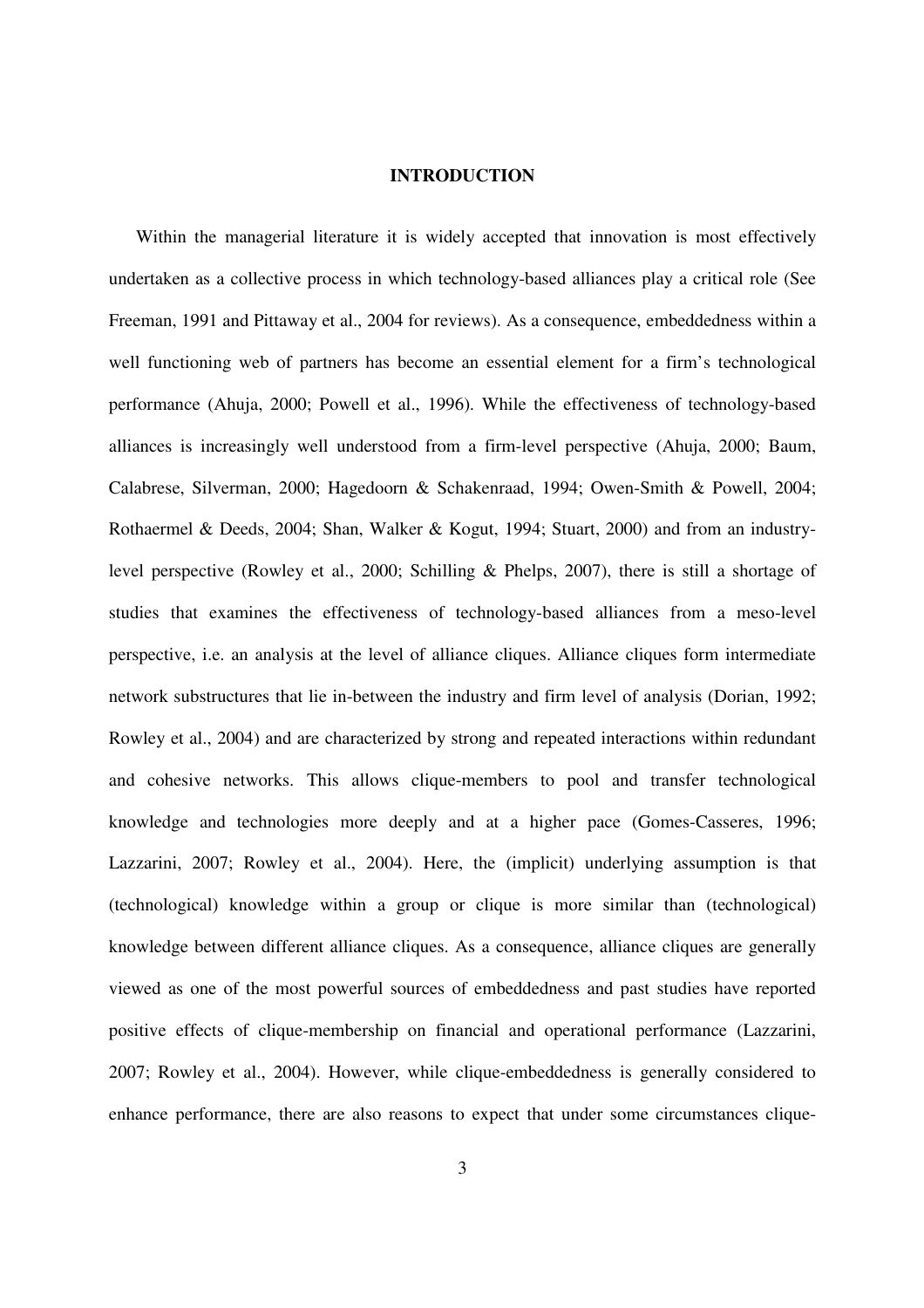membership is less beneficial or might even become a liability. While a certain degree of overlap in (technological) knowledge among clique members may be attractive for the exploitation of existing knowledge and technologies, it may become a liability for firms during periods of technological turbulence. Such periods of technological turbulence often have their origins beyond the clique and may contribute to the obsolescence of a firm's existing technological knowledge base (Nelson and Winter, 1982; Gilsing and Nooteboom, 2006; Ahuja et al., 2009). As a consequence, clique-membership could become a liability as knowledge and technologies inside the clique may no longer be (sufficiently) relevant to support firms to deal with the uncertainty imposed upon them during these periods. Hence, technological turbulence could represent a serious threat for clique-members when leaving it unaddressed.

 A potentially effective strategic response is to explore new knowledge and technology through the formation of alliances with more distant partners. If knowledge and technologies inside alliance cliques are indeed more similar to knowledge and technology outside alliance cliques, companies may feel a need to reposition themselves beyond clique boundaries and collaborate with more distant partners. However, despite these ideas, there is still a limited understanding of these dynamic aspects of clique-embeddedness. To address this, the aim of this study is to explore three issues: (1) whether knowledge and technology are indeed more similar inside the clique than beyond clique boundaries, (2) whether the performance benefits of cliqueembeddedness still apply under conditions of technological uncertainty and (3) whether collaboration beyond clique-boundaries with distant others is effective for dealing with technological turbulence. By addressing these issues, we contribute to the literature in several ways.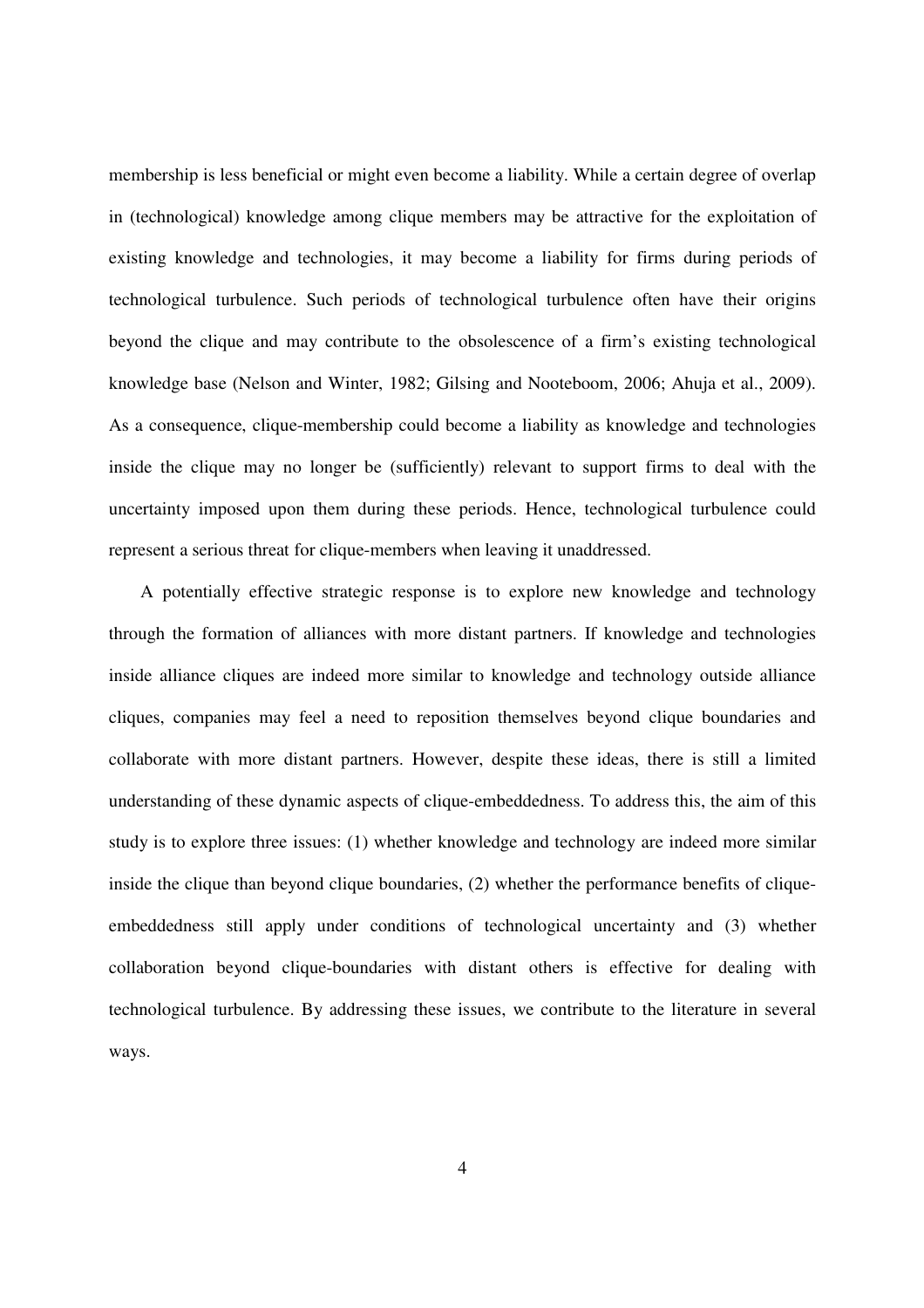First, we shed some more light on the role of alliance cliques that still form an understudied phenomenon (Baum et al. 2003). Forming an intermediate network substructure between the firm and industry level, a key characteristic is that firms are fundamentally intertwined and interdependent with other firms that belong to the same clique. Although alliance cliques resemble strategic groups, which also subdivide an industry into groups of firms that compete against other groups, they have a stronger degree of coordination as they are generated by network ties - in stead of product-market and resource deployment similarities as are strategic groups (Rowley et al., 2004). Second, we consider in how far firms that collaborate with partners that are more distant from their established network structure can more easily respond to such environmental changes. Although collaboration with more distant partners comes at a price of decreasing familiarity and diminished governance benefits such as trust, this may be offset by a privileged access to unique technological knowledge and expertise that may help firms to overcome the new demands and elevated uncertainty during periods of technological turbulence. In this way, we also contribute to the literature by developing a better understanding of how this trade-off is made differently under different environmental conditions. The need for such an inquiry has been often voiced in the literature (e.g. Ahuja et al., 2009). Third, we study in how far technological turbulence affects existing network structures, which is in line with the idea that exogenous environmental changes can form an important catalyst for major changes in established network structures (Barley, 1986; Burkhardt and Brass, 1990; Glasmeier, 1991; Lambe and Spekman, 1997; Madhavan, Koka & Prescott, 1998; Soh and Roberts, 2003). In this way, we also contribute by showing how changes in alliance network structures can have important exogenous origins, which goes beyond the dominant view in the literature that has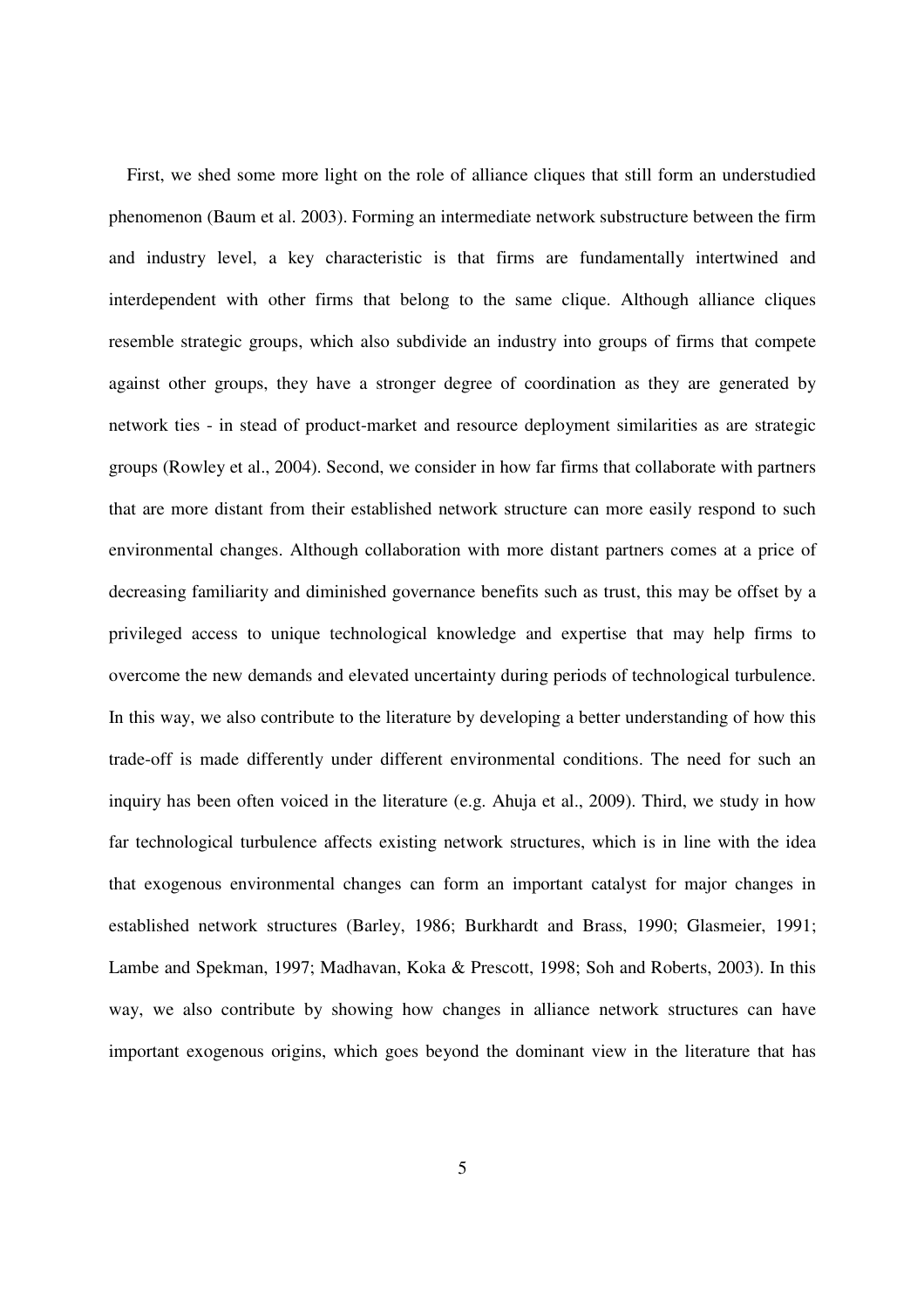particularly emphasized the role of endogenous sources of network change (Podolny, 1994; Gulati, 1995a; 1995b; Gulati and Garguilo, 1999).

 This paper is organized as follows. First, we develop theory and hypotheses regarding technological knowledge similarities within and across alliance cliques and hypotheses regarding the innovative performance of clique members during periods of both technological change and technological stability. Second, we provide a detailed description of the data, variables and methods we use to test the hypotheses. Third, we provide an overview of the most important results of our analyses using panel data covering technological activities, alliance strategies and financial data on the population of producers of ASICs (application-specific integrated circuits) for the period 1987 – 2000. In a high-tech environment like the ASIC-industry, firms are likely to establish strategic alliances among each other in order to keep up with the newest technologies (Duysters and Hagedoorn, 1996), making this an interesting industry to test our research questions. Finally, we draw conclusions and discuss the managerial implications of our main research findings.

#### **THEORY AND HYPOTHESES**

#### **Alliance clique-membership: Knowledge similarity and innovative performance.**

Alliance clique-membership is generally viewed as a powerful tool to increase innovative performance. Benefits from alliance clique-membership stem from strong and repeated interactions within a stable set of partners that enables the development of shared behavior, group norms and trust (Lazzarini, 2007; Rowley et al., 2004; Bosch-Sijtsema and Postma, 2009). These mechanisms allow alliance clique-members to pool and efficiently transfer (tacit)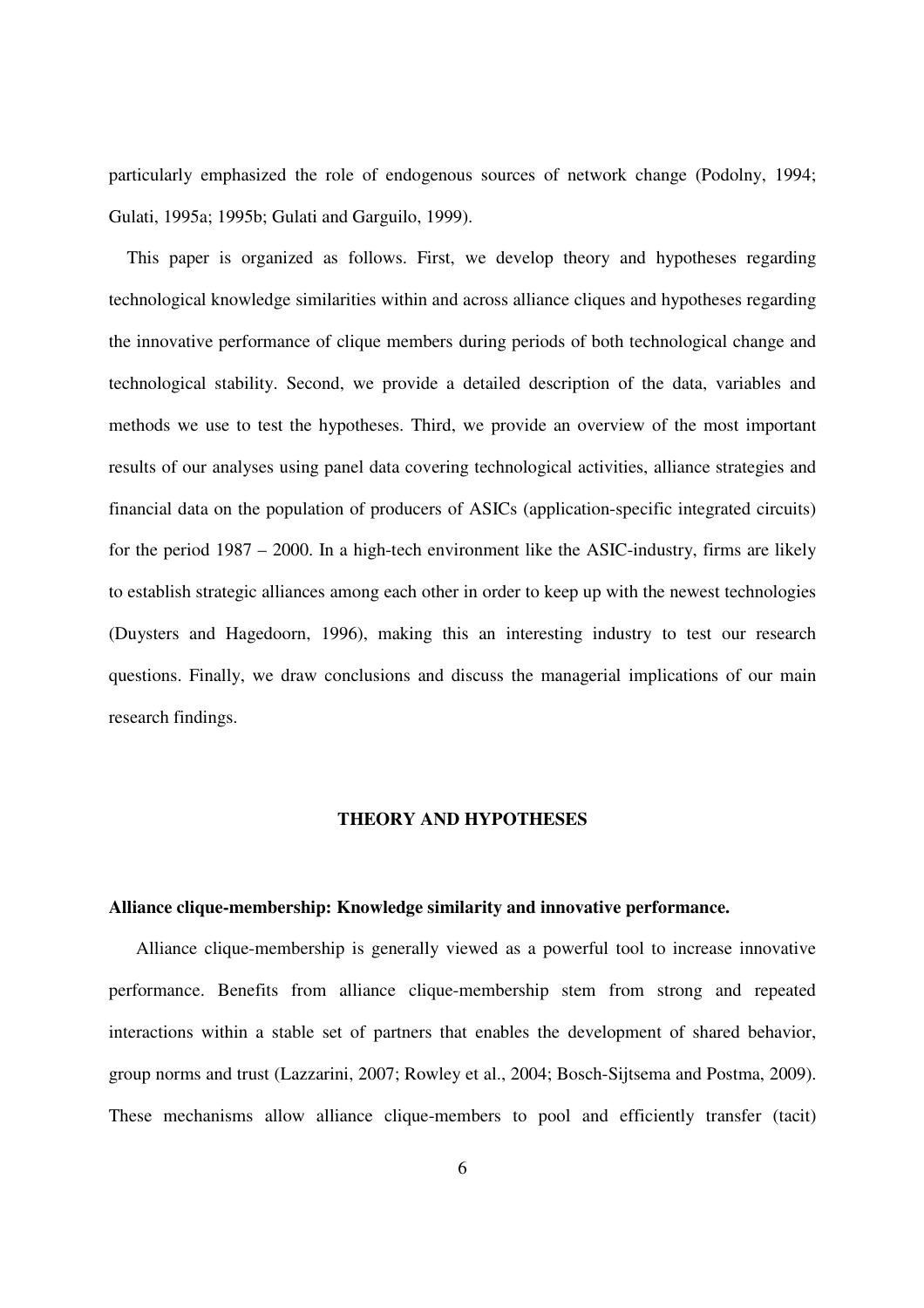knowledge, which contributes to a firm's innovation performance (Uzzi, 1997; Walker et al., 1997). While prior empirical observations indicate that there indeed exists a positive relationship between clique-embeddedness and company performance (Lazzarini, 2007; Rowley et al., 2004), other insights on embeddedness indicate that not all that glitters is gold. Close and intense relationships between alliance clique-members could generate decreasing opportunities for learning and innovation within the clique as technological knowledge bases of companies may increasingly start to overlap (Hagedoorn & Frankort, 2008; Uzzi, 1997). As a consequence, the potential for finding useful new partnerships that generates new technological knowledge declines within their clique of existing partners (Duysters & Lemmens, 2003; Kenis & Knoke, 2002).

However, no prior studies have empirically tested whether knowledge and technology are indeed more similar inside an alliance clique than beyond a clique. Two underlying mechanisms may serve as an explanation why there may indeed be a positive association between joint alliance clique-membership and similarity of knowledge and technology. A first mechanism is formed by a social process of collaborative tie formation that follows a logic of preferential attachment according to which firms tend to collaborate with familiar others that are socially close in their network (Gulati, 1995a; Brass et al., 1998). A second mechanism is formed by a cognitive process of a growing mutual understanding between a firm and its alliance cliquemembers. Collaboration between them spurs the absorption and internalization of their mutual knowledge and technologies, which further facilitates ongoing collaboration (Mowery et al., 1996). These social and cognitive effects of collaboration contribute to a propensity of firms to persist in collaboration with alliance clique-members as familiarity and mutual understanding support firms to pool and transfer knowledge and technologies more deeply and at a higher pace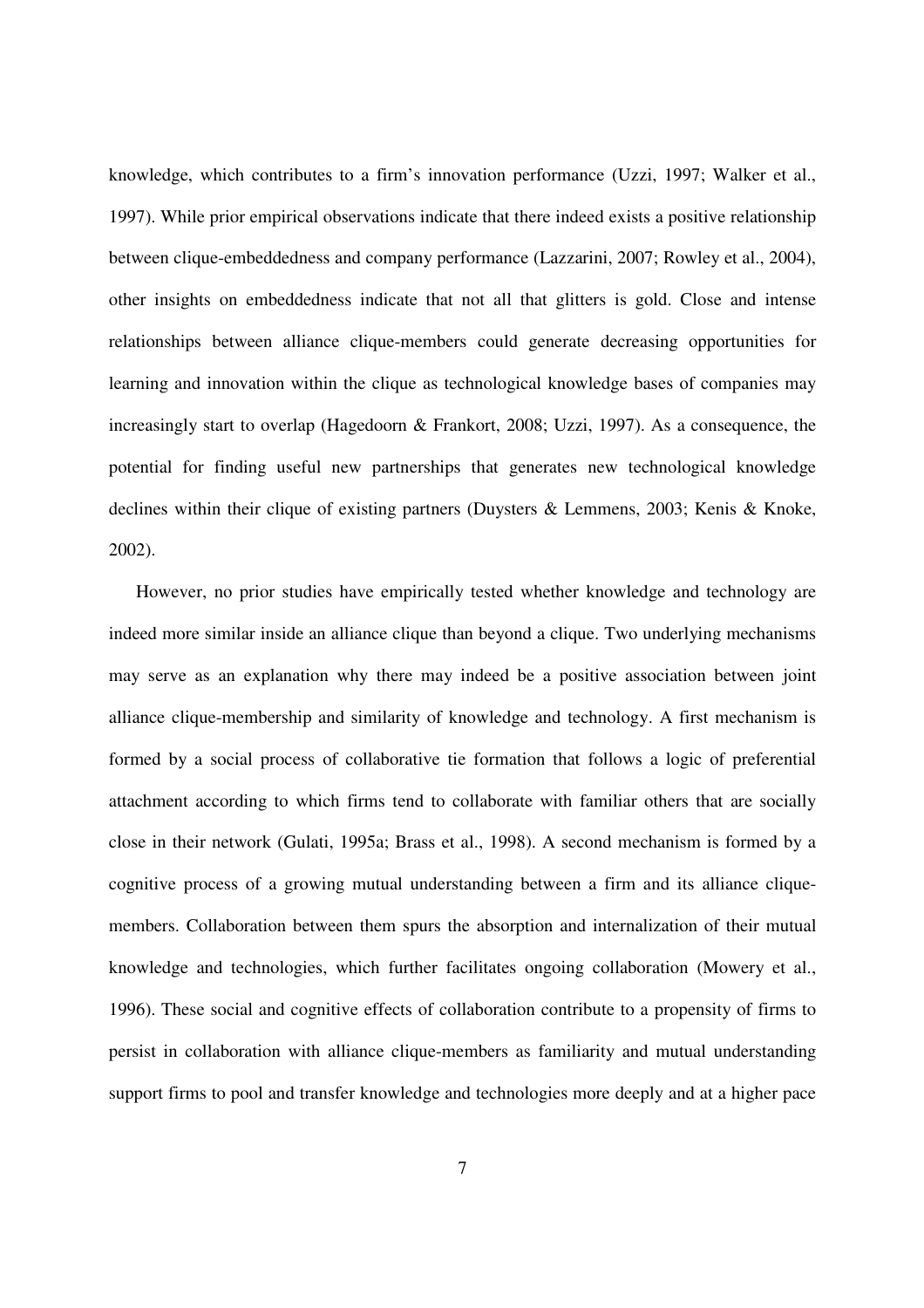(Brass et al., 1998; Gomes-Casseres, Hagedoorn & Jaffe, 2006). As a consequence, knowledge and technologies inside the alliance clique tend to become more similar when compared to knowledge and technologies that are accessible outside the alliance clique (Brass et al., 1998). The implication that follows is that firms will want to collaborate beyond the boundaries of their alliance clique if they aspire to collaborate with partners that possess non-overlapping technological knowledge and expertise. More specifically, collaboration with partners beyond its alliance clique boundaries may provide firms with access to technological knowledge and expertise that is dissimilar from what it will find among its alliance clique-members. Overall, this leads to our first two hypotheses:

## *Hypothesis 1: The similarity of technological knowledge of companies embedded in the same alliance clique is larger than companies embedded in different alliance cliques.*

*Hypothesis 2: The similarity of technological knowledge of companies involved in new inside clique ties is larger than the similarity of technological knowledge of companies involved in new clique spanning ties.* 

Following the above, firms have the option to collaborate with their alliance clique-members and/or to collaborate with more distant partners beyond their alliance clique-boundaries. This raises the question regarding the relative merits of these forms of collaboration. More specifically, what are the differential effects for a firm's innovation performance of collaboration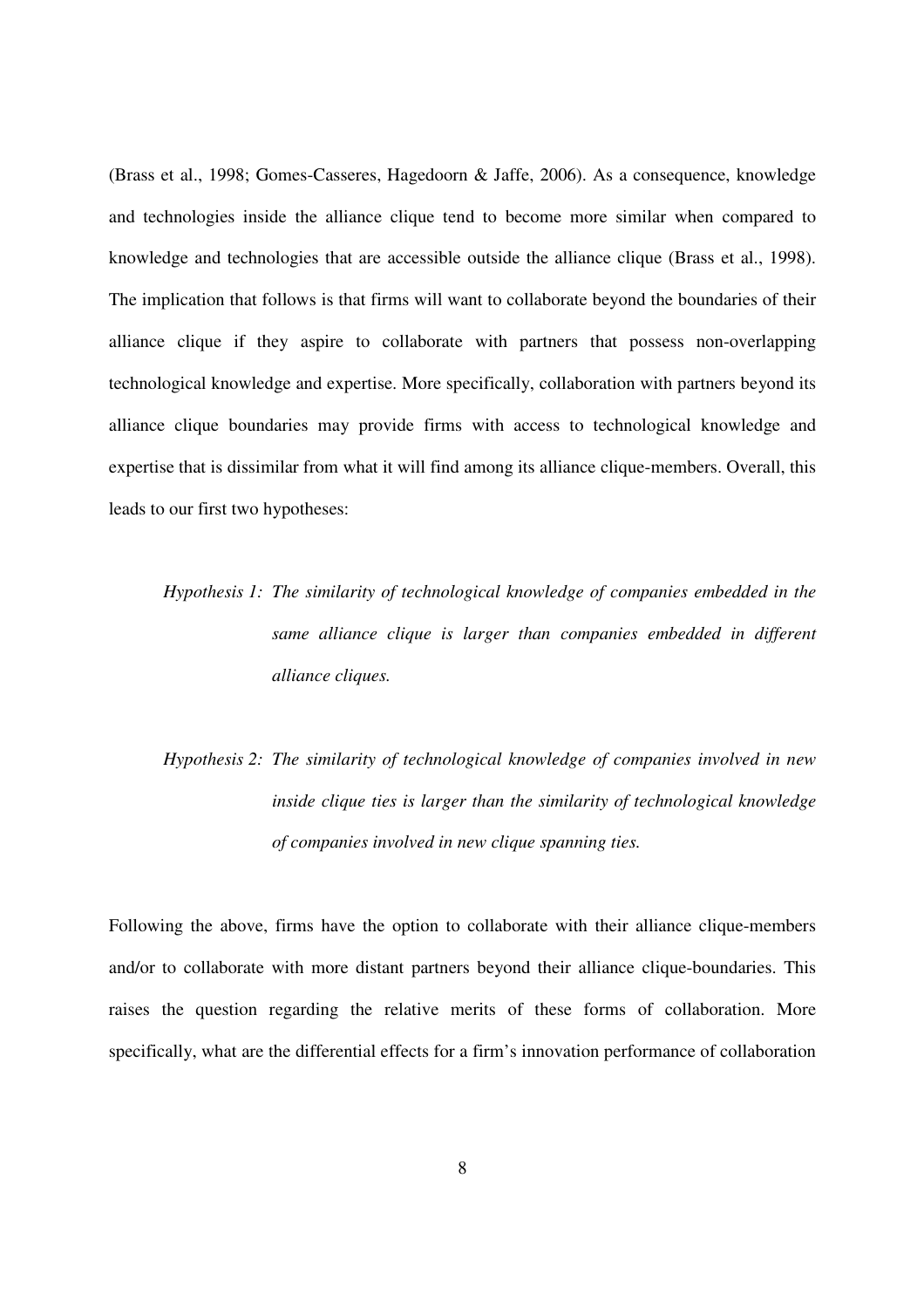with 'friends' relative to collaboration with 'strangers'? To address this question and arrive at an unequivocal prediction, we compare benefits and risks of both types of alliances.

 Although collaboration with partners beyond alliance clique boundaries may provide firms with access to unique technological knowledge and expertise, it comes at a price of decreasing familiarity and diminished governance benefits such as trust and social control (Baum et al., 2005). In contrast, governance benefits form an attractive feature of collaboration with partners within alliance clique boundaries (Lazzarini, 2007; Rowley et al., 2004). Furthermore, collaboration with partners beyond alliance clique boundaries will consume more resources and managerial time compared to collaboration with alliance clique members. First, it will generally be more costly to overcome initial lack of trust and to install contractual safeguards to mitigate risks of opportunism and free-ridership (Gilsing and Nooteboom, 2006; Emden et al., 2006). Second, absorbing dissimilar knowledge and technologies will be more complex and timeconsuming when compared to absorption of relatively similar technological knowledge from alliance clique-members. However, these drawbacks may be far offset by a more privileged access to novel and valuable technological knowledge and expertise that resides with more distant partners.

 Overall, we expect that collaboration with both 'friends' and 'strangers' will contribute to a firm's innovation performance. Collaboration with alliance clique-members offers efficiency of technological knowledge exchange and information transfer but will be relatively ineffective for accessing novel technological knowledge (Praest Knudsen, 2007). Collaboration with more distant partners from beyond a firm's alliance clique offers an effective route to acquire and absorb novel technological knowledge and expertise but at the expense of efficiency and elevated governance risks. Given our focus on technology-based collaboration in a high-tech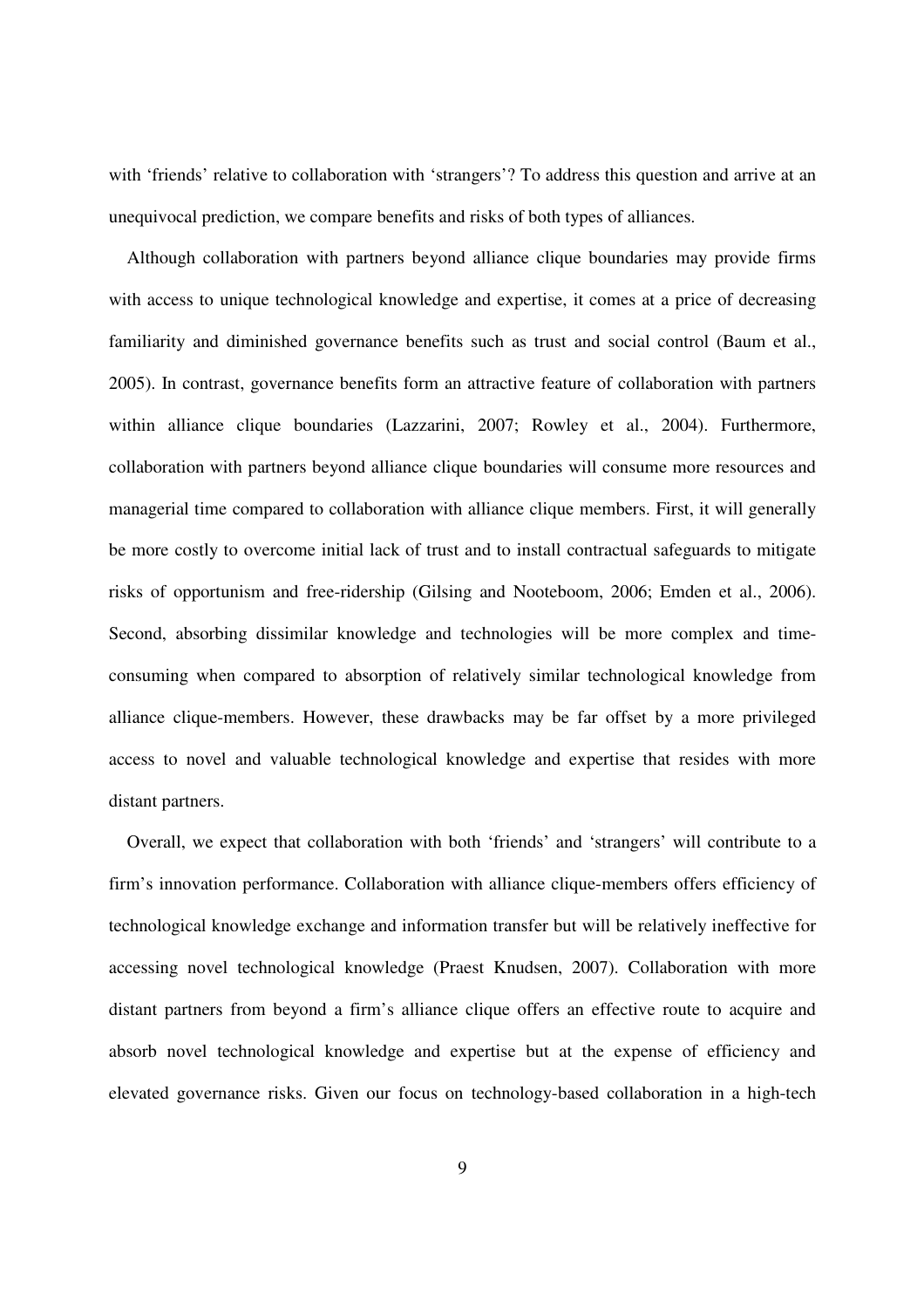setting where considerable importance is attached to novelty (Rowley et al., 2000), we predict that collaboration with more distant partners will contribute *more* to a firm's innovation performance than collaboration with alliance clique members. This leads to our third hypothesis:

*Hypothesis 3: Clique spanning ties have a stronger positive effect on innovative performance than inside clique ties.* 

#### **Alliance clique-membership: technological turbulence and innovative performance**

While we predict that alliance clique embeddedness carries a positive effect on performance, this relationship may not hold under all conditions. A key condition may be formed by the degree of technological turbulence. Periods of elevated technological turbulence tend to make existing knowledge and technologies become rapidly obsolete (Tushman and Anderson, 1986). Alliance clique-membership may not be beneficial in face of changing environmental conditions (Madhavan et al. 1998; Koka et al., 2006). Particularly within high-tech industries, periods of technological turbulence may lead to profound technology shifts that can threaten a firm's established knowledge and technologies and consequently hurt its competitiveness (Koka & Prescott, 2008). To address this may not be straightforward as technological turbulence makes the future difficult to predict (Beckman, Haunschild & Phillips, 2004).

 Whereas stable environments emphasize the importance of exploitation of current knowledge and technologies, turbulent periods require the exploration of new knowledge and technologies (Rowley et al., 2000; Gilsing and Duysters, 2008). As a consequence, clique-embeddedness might not be beneficial for the latter purpose as the relatively high degree of similarity of knowledge and technologies inside the alliance clique offers limited room for making novel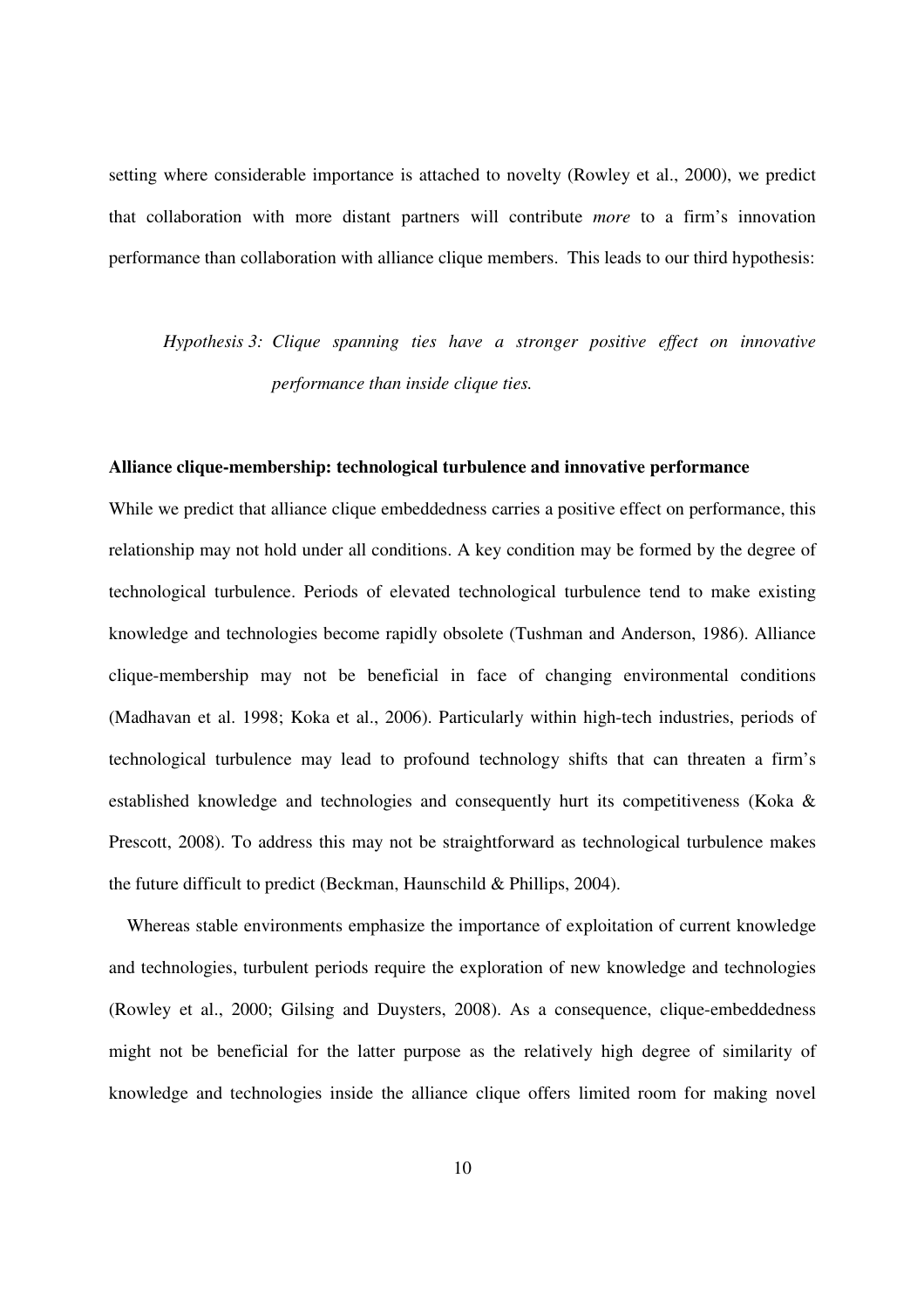combinations that contribute to the exploration of new knowledge and technologies. So, while clique-embeddedness has a positive effect on a firms innovative performance in general (Lazzarini, 2007; Rowley et al., 2004), we expect that clique-embeddedness becomes a liability during periods of technological turbulence. Therefore we predict that the innovation performance of alliance clique-members will be negatively moderated by technological turbulence. This leads to our fourth hypothesis:

## *Hypothesis 4: Alliance clique membership has a negative effect on innovative performance during periods of technological uncertainty.*

Especially within technologically turbulent environments, companies are heavily challenged to improve their learning capabilities and knowledge and technologies (Rowley et al., 2000; Lant et al. 1992). However, the likelihood that a alliance clique-member is able to find novel knowledge and technology within its alliance clique is rather limited when compared to the potential of an alliance with a company that is not embedded within the same alliance clique. In stead, an effective way to address the uncertainties that come with technologically turbulent periods may be formed by reaching out to new, more distant partners (Burkhardt and Brass, 1990; Glasmeier, 1991; Lambe and Spekman, 1997; Soh and Roberts, 2003; Christensen , 1997; Christensen & Raynor, 2003; Faems et al., 2005).

 As already mentioned, collaboration with more distant partners may initially be more costly and difficult, not only due to initial lack of trust, but also due to initial difficulties to understand one another given a higher cognitive distance compared to collaboration with alliance cliquemembers. As a consequence, it will take time to overcome these initial barriers before the fruits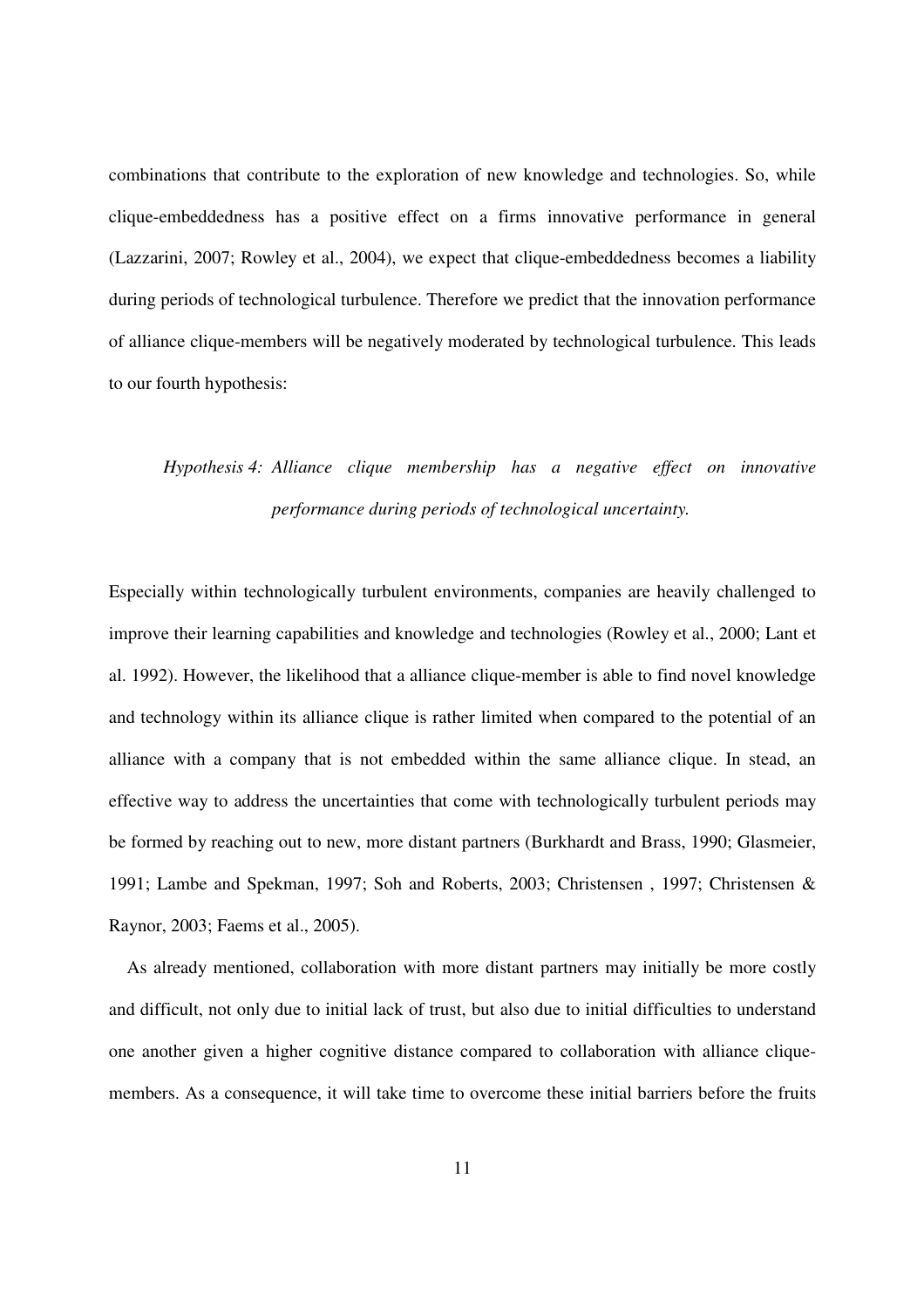of such alliance clique-spanning collaboration can materialize. Therefore, we expect that companies that already reached out beyond alliance clique-boundaries before the advent of technologically turbulent periods will in particular be able to withstand the hazards and elevated uncertainty that characterize periods of technological turbulence. In contrast, companies that beforehand established inside clique ties will face serious difficulties during turbulent periods. Therefore, we predict that companies that have established more clique spanning ties in the past will have a superior ability to adapt to changing conditions during technologically turbulent periods when compared to companies that formed more inside clique ties. This leads to our final hypothesis:

*Hypothesis 5: Clique spanning ties alleviate the negative effect of technological uncertainty on firms' innovative performance.* 

#### **DATA, VARIABLES AND MODELING**

#### **Data**

-

We constructed a panel dataset that covers the population of application specific integrated circuit (ASIC) producers over the period 1987-2000. This period captures an important period in the technological development of the ASIC-Industry. Based on industry reports (ASIC-Outlook; McClean, 1987-2000), we were able to establish a detailed list of all ASIC-producers during this period. The measures of the technological knowledge bases draw on patent data from the US Patent and Trademark Office<sup>1</sup>. In industries where companies operate on a global scale,

<sup>1</sup> The Derwent World Patent Index numbers U13-C04C; U13-C04D & U21-C01E represent all ASIC related patents during the time period 1987-2000. For our independent variables that used patents between 1982 and 1986 we performed a query within the USPTO database on 'ASIC' and related concepts/definitions such as 'gate array', 'linear array', 'FPGA', 'PLD', 'full custom', 'SPGA' and 'EPAC'(Vanhaverbeke & Noorderhaven, 2001).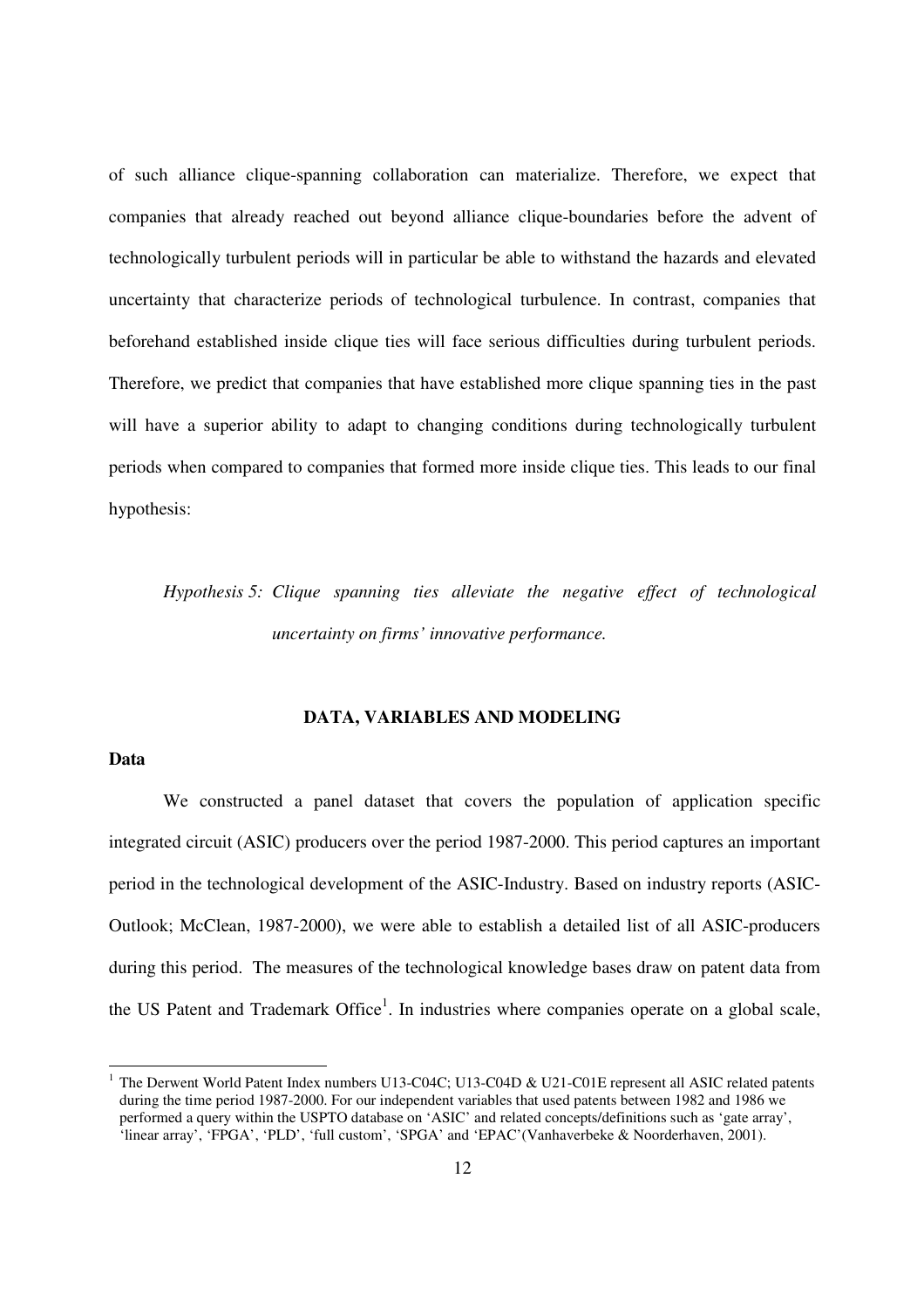such as the ASIC-industry, U.S. patents are a good proxy for companies' worldwide technological performance and technological assets (Basberg, 1983). The data on strategic technology alliances were obtained from the MERIT-CATI database on strategic technology alliances (Hagedoorn, 1993), and the ASIC-Outlook reports (McClean, 1977-2000). Financial data of ASIC producers have been gathered from different sources among which the ASIC-Outlook reports (McClean, 1987-2000) and COMPUSTAT.

#### **Dependent Variables**

This paper investigates (1) whether the technological knowledge portfolio of clique-members is more similar than those of firms belonging to different alliance cliques, (2) whether the performance benefits of clique-embeddedness still apply under conditions of technological uncertainty and (3) whether collaboration beyond alliance clique-boundaries with distant others is effective for dealing with technological turbulence. In order to accomplish this, we will make use of two separate dependent variables.

The first dependent variable considers the similarity of the technological knowledge portfolios of alliance clique-members by measuring the *technological distance* between all firms that are alliance clique-members within our observation period. Measures of technological distance have been used extensively within the alliance literature (Sampson, 2005, 2007; Rosenkopf & Almeida, 2003; Mowery, Oxley & Silverman, 1996, 1998; Nooteboom, et al., 2007). Within this research we measured technological distance based on the procedure outlined in Jaffe (1986). This method calculates technological overlap as the uncentered correlation between the respective vectors of firms' technological capital (which is measured as the cumulative patent applications in different technology classes). The values for this variable range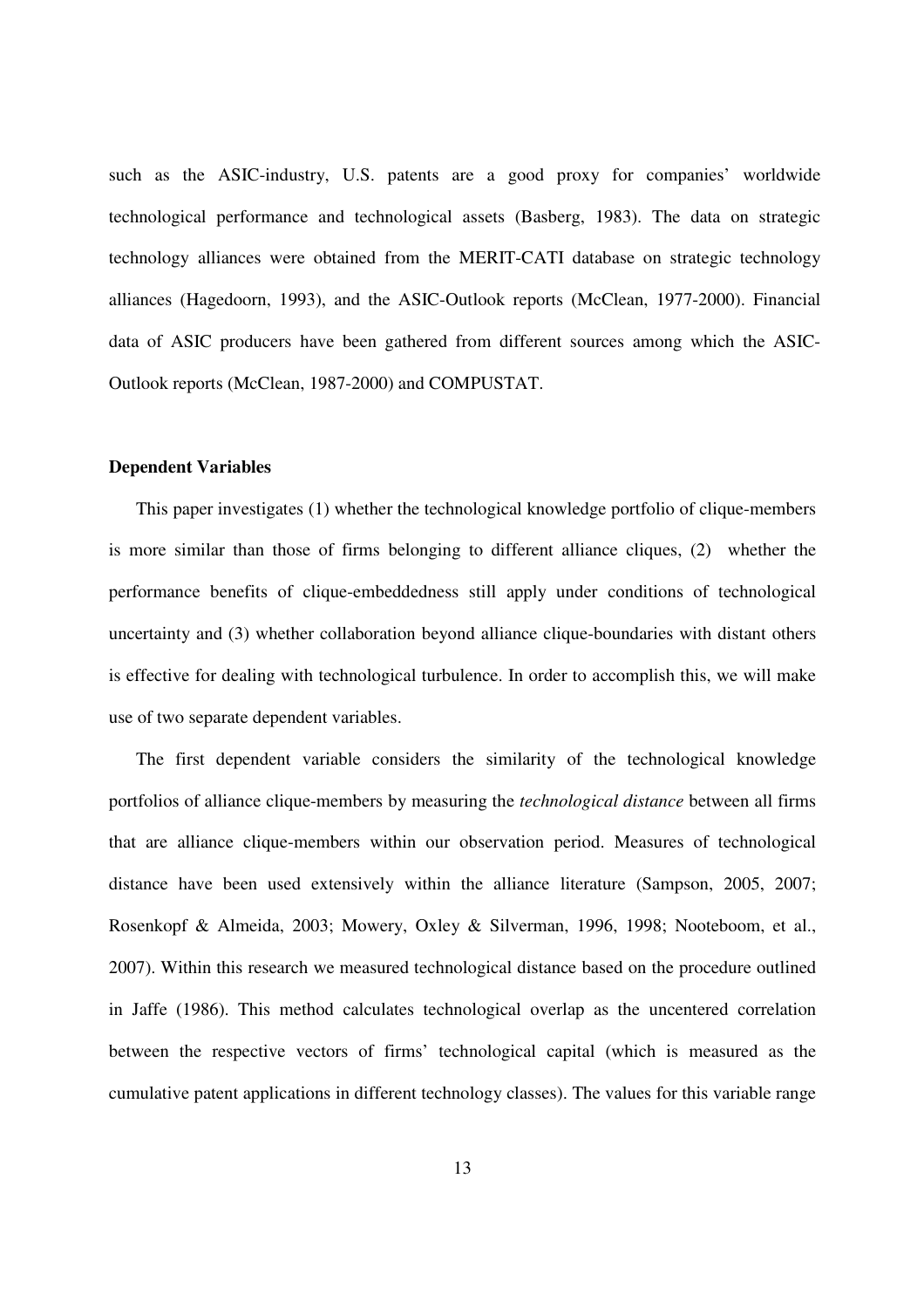from 0 (low technological overlap) to 1 (high technological overlap). We transformed this variable as [1 – technological overlap], resulting in a measure of technological distance, where a higher value represent a larger technological distance between two firms. In this way, a higher value of technological distance corresponds with a lower degree of technological knowledge similarity whereas a lower value of technological distance corresponds with a higher degree of technological knowledge similarity.

Our second dependent variable is a measure of innovative performance. We measured innovative performance by the number of patents that a company successfully applied for in a particular year<sup>2</sup>. A patent application is a signal that a company has successfully developed a technological innovation and patents have been used by many authors as an indicator of technological performance (Ahuja, 2000; Stuart, 2000; Hagedoorn & Duysters, 2002; Schilling & Phelps, 2007). We weighted patents by the citations they received as an indication of the true value of a patent assuming that more important patents receive more citations (Trajtenberg, 1990). Patent citations were collected until the end of 2007. In order to correct for right censoring of observations at the end of our observation period, we estimated the number of citations patents would receive over their life-span, based on the number of citations they received until 2007 using the simulated cumulative distribution lags developed by Hall, Jaffe & Trajtenberg (2001).

#### **Independent Variables**

<sup>&</sup>lt;sup>2</sup> Patents granted by the U.S. Patent Office before the end of 2005 were included and assigned as an indicator of technological performance to the year in which they were applied for. Since the majority of patents are granted within 2 or 3 years we do not expect a right hand censoring problem.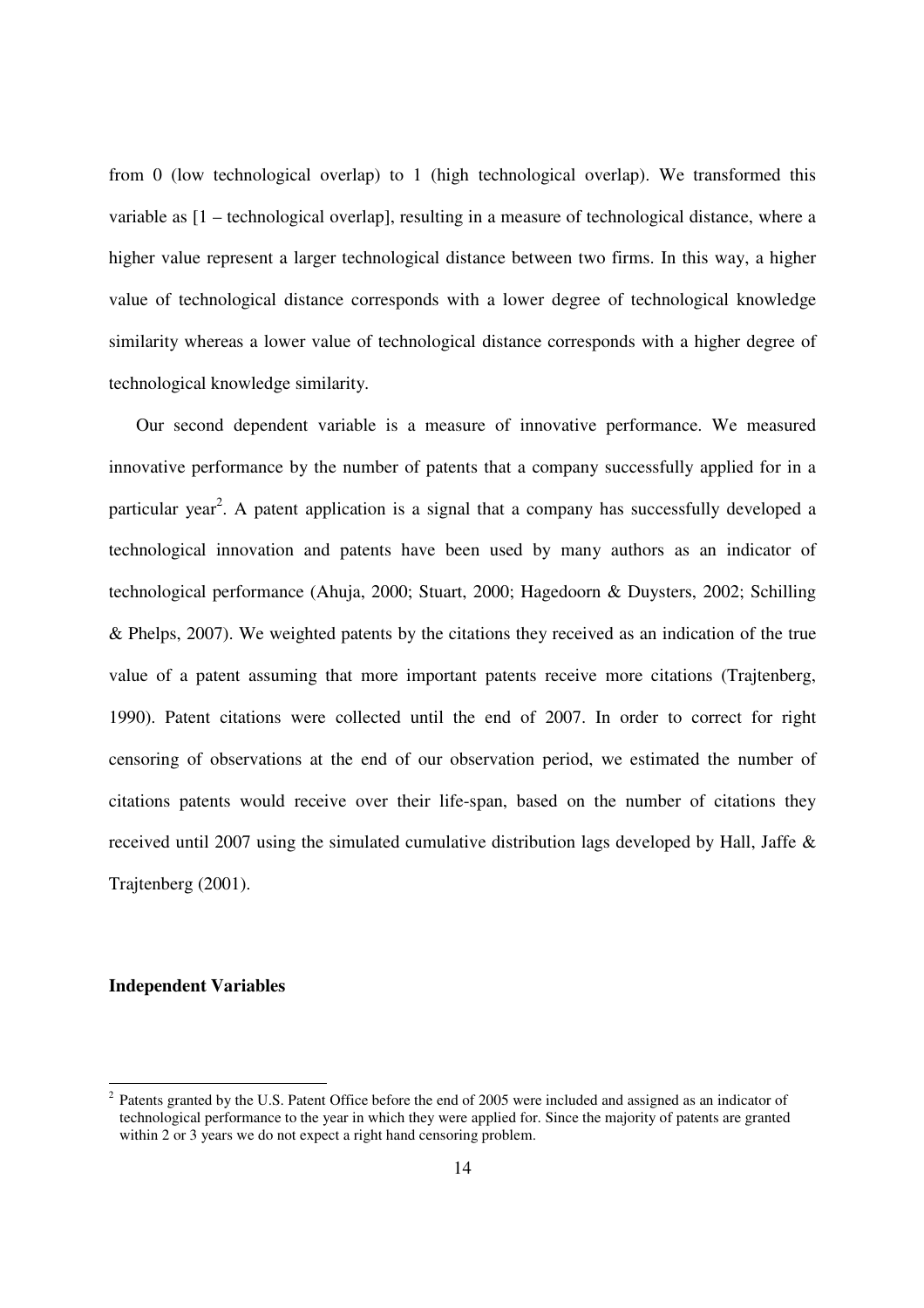Regarding our first hypothesis, we are interested in measuring differences in technological distance amongst companies embedded in the same alliance clique compared to companies embedded in different alliance cliques. Therefore, we included all potential dyads that could have been established between all firms reported as alliance clique-members within the observation period. This resulted in an unbalanced panel set of 60.733 pairs of firms for this time period, but this set includes a lot of firms that did not apply for patents. We restricted our analysis to firm-pairs where both partners have at least one patent as including observations with zero observations is both methodological as conceptual problematic (Gomes-Casseres, Hagedoorn & Jaffe, 2006). Next, we excluded all firms that did not have at least one ASIC related patent since we could not determine the configuration of their technological knowledge bases without relying on patents. Within approximately three quarters of all pairs of firms we did not observe a patent. After elimination, 14.166 pairs of firms are left for which we were able to assess the technological distances. Last, we coded each pair of firm as being embedded in the same alliance clique (3.230 dyad-year observations) and as being embedded in different alliance cliques (11.936 dyad-year observations).

For our second hypothesis we included all newly established alliances in a given year. Within the period 1987 - 2000 we found 521 alliances established within the ASIC-Industry. To test this hypothesis, we measured differences in technological distance amongst inside clique ties and clique spanning ties and therefore we included only ties that fell into these categories which resulted in 416 pairs of firms. Next, we excluded all firms that did not have at least one ASIC related patent. Once these firms' pairs were eliminated we are left with a total of 124 ties of which we were able to assess the technological distances amongst them. Last, we coded these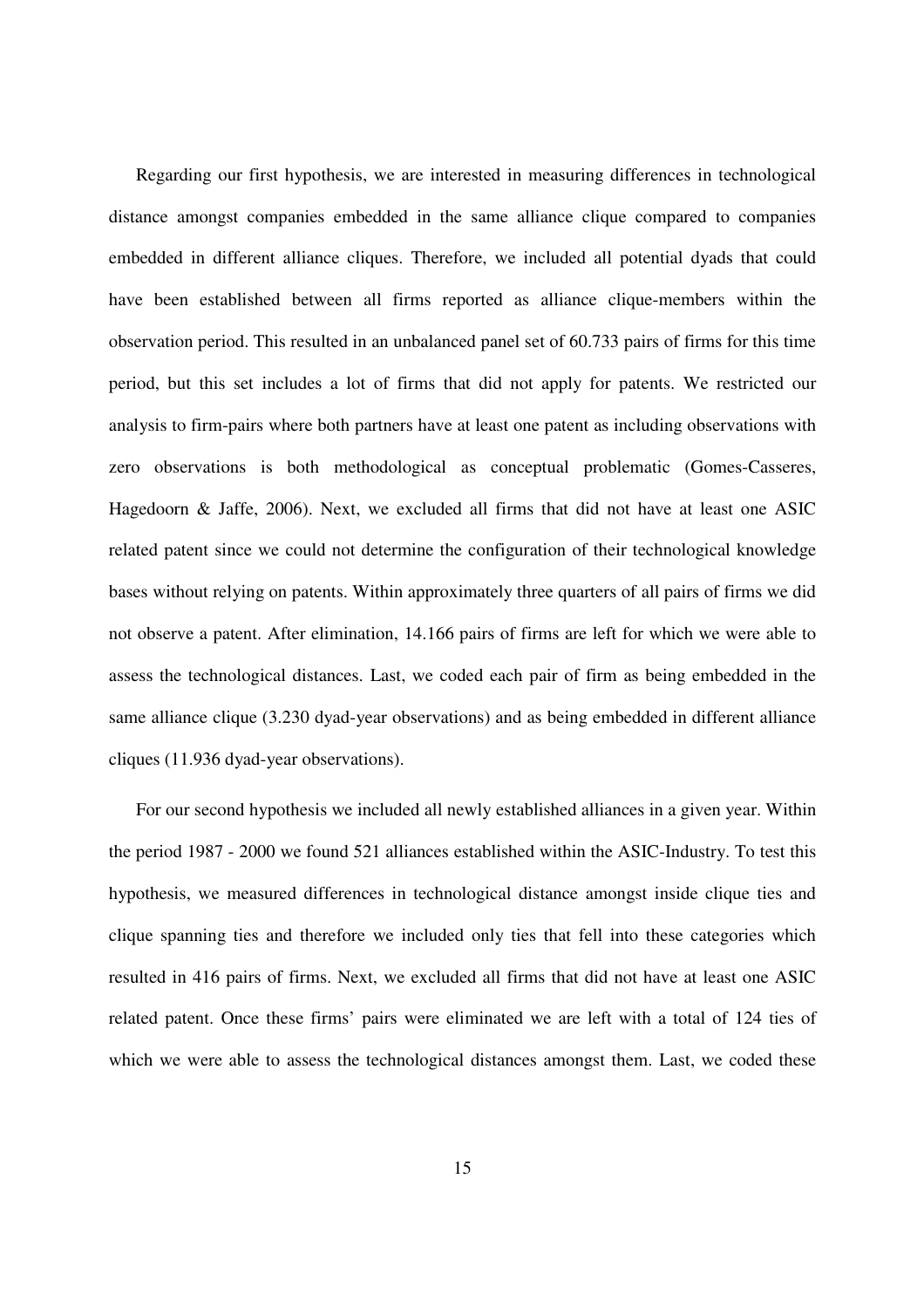ties as being inside clique ties (63 dyad-year observations) and as being clique spanning ties (61 dyad-year observations).

For the fourth and fifth hypothesis we measured the amount of technological change within a certain year. Measures of technological change have been used in prior studies (Madhavan et al., 1998; Koka & Prescott, 2008; Van de Vrande et al., 2009). We followed Hannan & Freeman, (1989) and Delecroix & Swaminathan (1991) to measure change as the amplitude of change within the industry of interest. This measure results in an indication as to which the technological environment within the ASIC-industry was unpredictable for individual ASIC firms within a given year. In order to calculate this measure we counted the number of patents within a given year *t* and measured the relative deviation from the average number of industry patents in *t* -1 to *t*  $-3.$ 

We use social network analysis to measure whether companies belong to the same or different alliance cliques. In this way, we can measure whether a new alliance is an inside clique tie or a clique spanning tie. In line with prior research on alliance cliques (Rowley et al., 2005), we used the N-Clan procedure implemented in UCINET (Borgatti, Everett & Freeman, 2002) to detect relevant alliance cliques. The N-Clan procedure allows firms to be embedded in more than one alliance clique and detects alliance cliques based on a predefined maximum distance between all firm in the alliance clique and a predefined minimal size of the alliance clique. By using a maximum distance of 2 we assured that firms in the same alliance clique were either connected by a direct tie or by an indirect tie. By using a minimal group size of 5 members we assured that alliance cliques had a significant size to detect variations across alliance cliques in terms of their internal and external linkages. For each observation year we (re)calculated our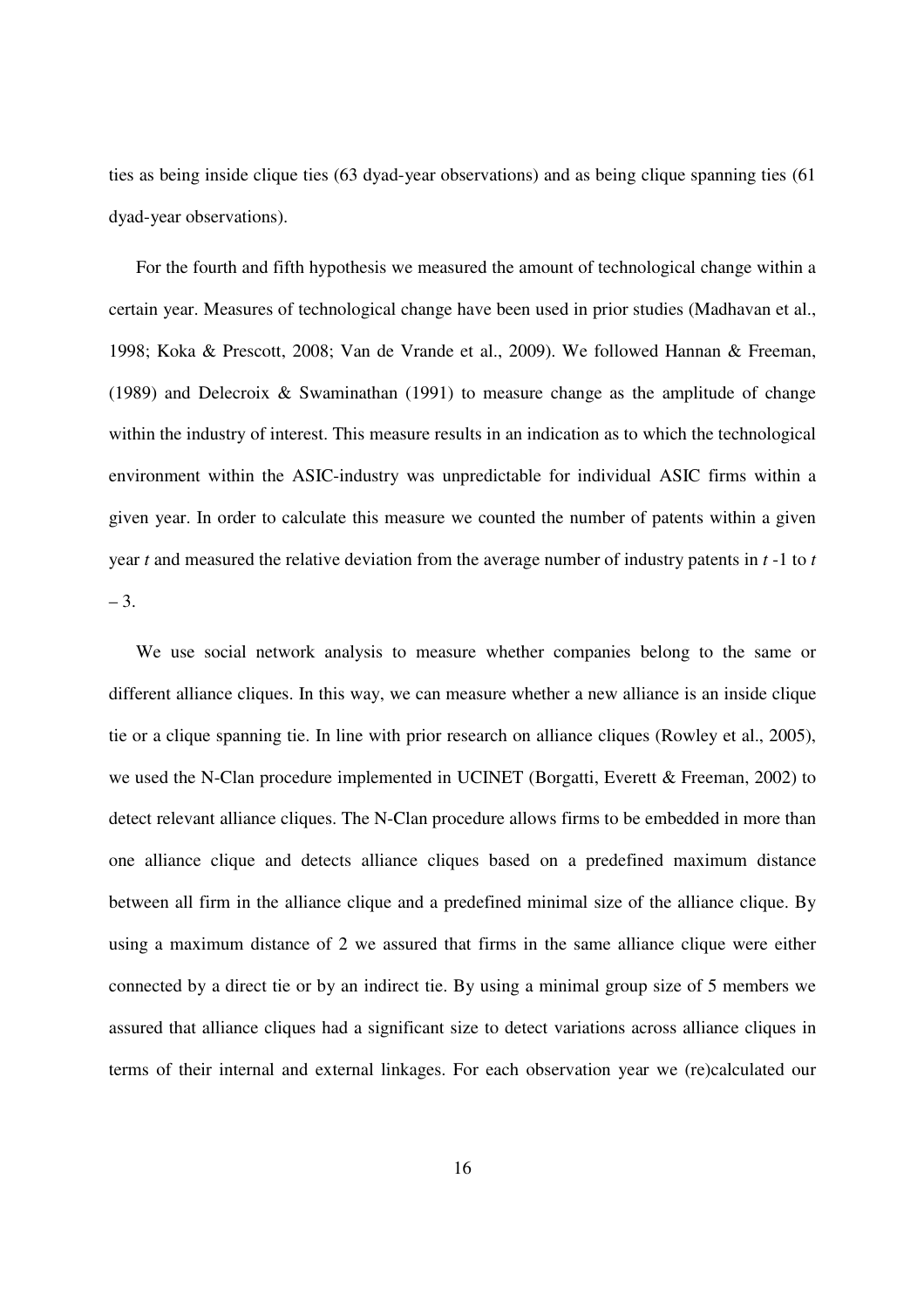alliance clique measures, hence this method allows alliance clique composition to vary over time.

 We build our hypothesis on prior clique spanning ties around the strategic intentions of a firm past alliance behaviour over the last 5 years prior to the observation year. Under pressure of changes external to the alliance network and dynamics internal to the existing network, firms establish new ties and dissolve, strengthen or weaken existing ones (Koka, Madhavan & Prescott 2006). The strategic intentions of clique-members new tie formation have been classified into "*inside clique ties*", "*outside clique ties with peripheral network members*" and "*clique spanning ties*" (i.e. "outside clique ties with members of other cliques"). If a new tie formed in year *t* bridges two distinct cliques in the alliance network of *t*-1 a tie can be considered as a clique spanning tie. After categorizing all these ties, the number of clique spanning ties has been measured by counting the number of clique spanning ties that a firm initiated 5 years prior to the observation year (*t*-1 to *t*-5).

#### **Control Variables**

First, we included four organizational variables. As our first organizational variable, we included technological capital to control for the total size of a firm's technological knowledge base. This variable was created by adding up all ASIC-related patents that a firm received during the five years prior to the year of observation. A moving window of 5 years is considered as an appropriate time frame for assessing the technological impact in high tech industries (Podolny  $\&$ Stuart, 1995; Henderson & Cockburn, 1996). This variable also allows to control for unobserved heterogeneity at the firm level.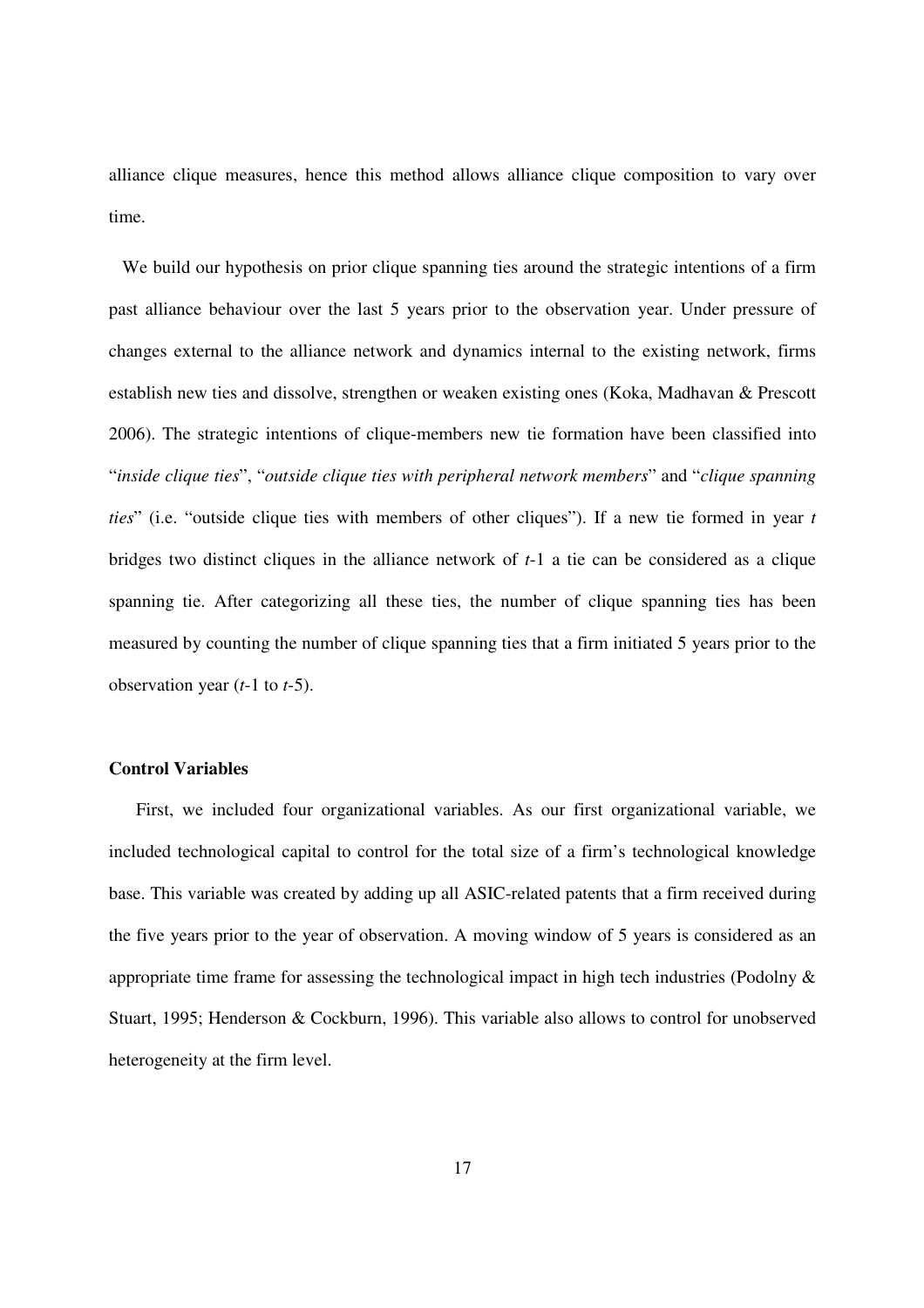The second organizational variable relates to the size of the firm. Large firms have a broader and more diversified network of alliances (Hagedoorn & Duijsters, 2002) and are considered as dominant firms, not only within the alliance clique but also in the overall alliance network. Due to their size, large firms are more likely to profit from economies of scale and scope and thereby they have a higher potential to strengthen their technological performance over time. We calculated this variable based on the natural logarithm of a firm's annual sales. The third organizational variable relates to the absorptive capacity of the firm (Cohen and Levinthal, 1990). Firms that invest more in R&D have broader possibilities to experiment and explore new kinds of technologies (Grimpe, 2007). We calculated this variable based on the R&D to sales ratio of each firm. A fourth organizational variable was included to control for a potential bias as some large companies produce ASIC's only for their internal needs (captivity). These captive producers are a small minority of ASIC-producing companies but they are nonetheless important in terms of technological capabilities and therefore play an important role in the technological development of the ASIC industry (e.g. IBM and Texas Instruments).

Furthermore, we include three types of dummy variables to control for different types of contingencies. First, industry dummy variables were included to indicate the industry segment to which an ASIC-producer belongs (gate arrays (GA), standard cells (SC) and programmable logic devices (PLD)). Firms can be involved in the production of only one segment or in more segments of the ASIC industry at the same time. Segments are important in the sense that firms in each segment face different technological challenges, competitors and competitive or technological dynamics. The second dummy variable indicates in which economic region the company is headquartered (Asia, North America or Europe), where the default is North America (Ohmae, 1985). Finally, year dummy variables were included to capture changes over time in the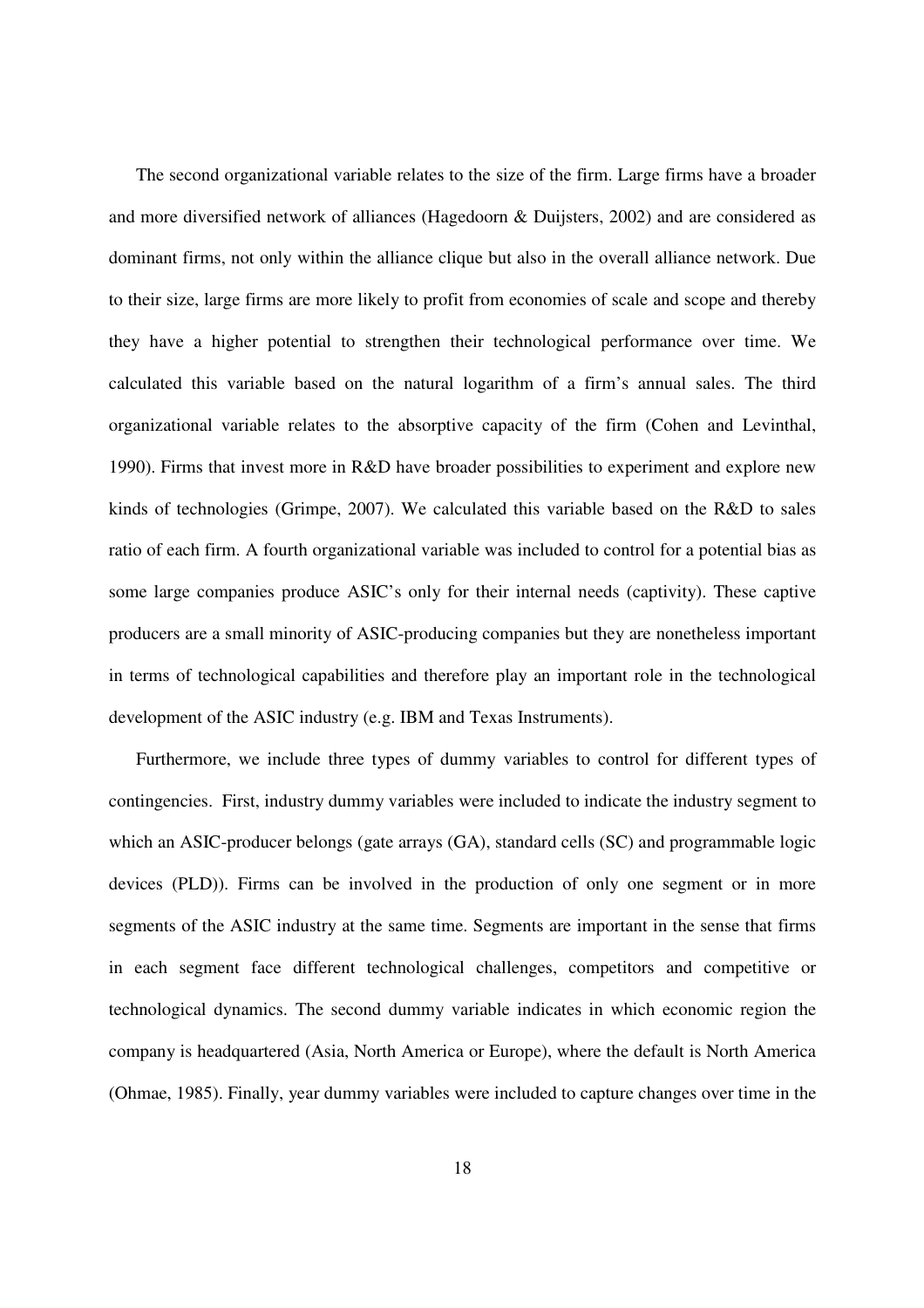propensity of firms to patent their inventions. Table 1 provides an overview of all the variables included in the empirical analysis.

-------------------------------------------

Insert Table 1 about here

--------------------------------------------

#### **RESULTS**

In table 2 we present the descriptive statistics and the correlation matrix for the different variables.

------------------------------------------

Insert Table 2 about here

------------------------------------------

Our hypotheses 1 and 2 predicted differences in technological distance between alliance clique-members and non-alliance clique-members and between clique spanning ties and inside clique ties. Hypothesis 1 states that the similarity of technological knowledge of companies embedded in the same alliance clique is larger than companies embedded in different alliance cliques. The technological distance measure takes a value between 0 and 1, where a higher value of technological distance corresponds with a lower degree of technological knowledge similarity whereas a lower value of technological distance corresponds with a higher degree of technological knowledge similarity. Our empirical results show that the mean technological distance between members of the same alliance clique (mean =  $0.57$ )<sup>3</sup> is smaller than the

<sup>&</sup>lt;sup>3</sup> Standard deviation : 0.25 and 3.230 dyad-year observations.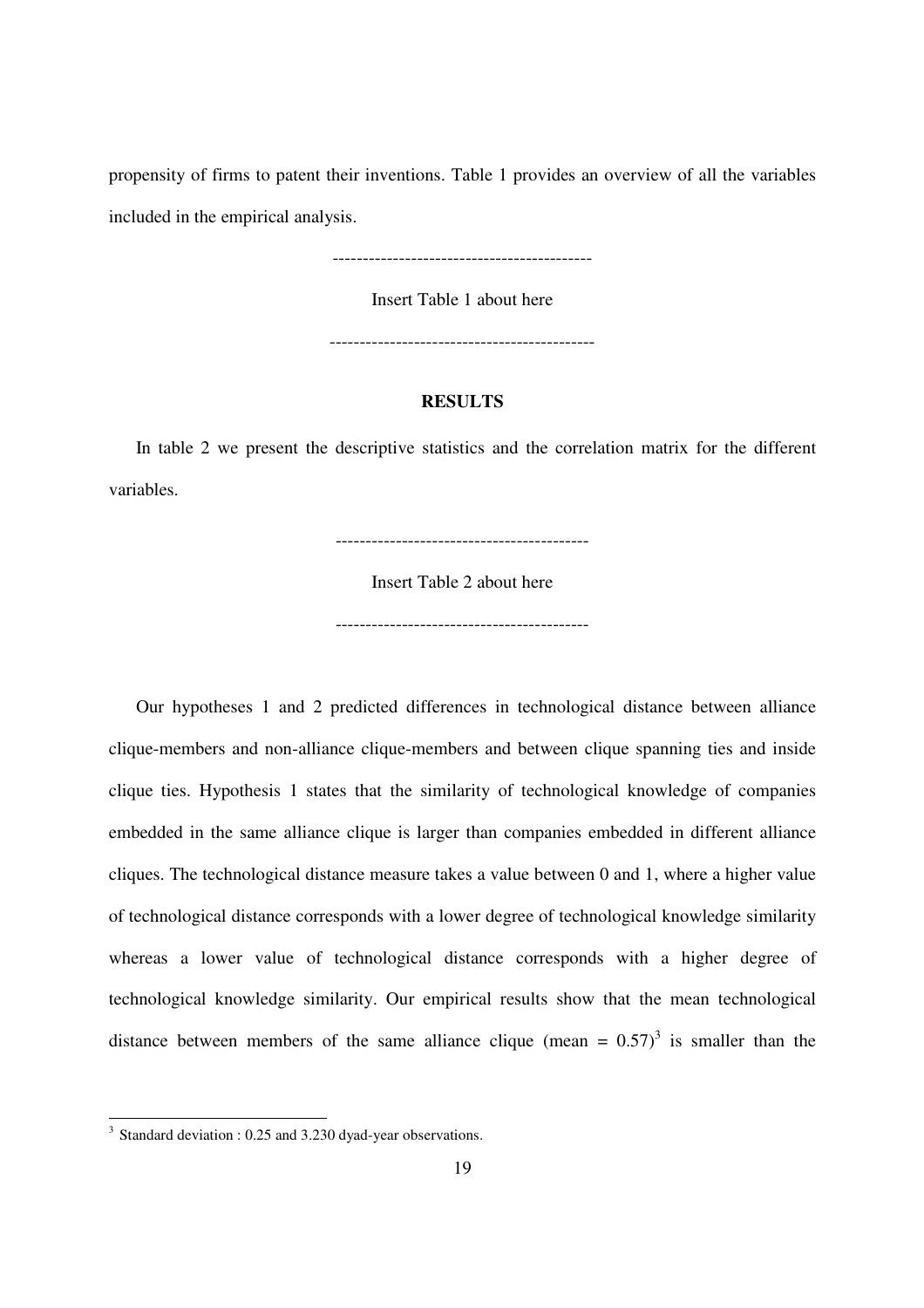technological distance of companies embedded in different alliance cliques (mean =  $0.63$ )<sup>4</sup>. We used a t-test in order to test whether these means are statistically different from each other. The results of the t-test (p=<0.05\*\*) are in support of hypothesis 1, indicating that the technological knowledge bases of companies embedded within the same alliance cliques are more similar than technological knowledge bases of companies embedded in different alliance cliques.

 Hypothesis 2 predicts that the similarity of technological knowledge of companies involved in new inside clique ties is larger than the similarity of technological knowledge of companies involved in new clique spanning ties. Our empirical results indicate that the technological distance of an inside clique tie (mean  $= 0.53$ )<sup>5</sup> is smaller than the technological distance of a clique spanning ties (mean =  $0.62$ )<sup>6</sup>. The results of the t-test (p=<0.001<sup>\*\*\*</sup>) support hypothesis 2 predicting that similarity of technological knowledge of companies involved in new inside clique ties is larger when compared to similarity of technological knowledge in new clique spanning ties, suggesting that the formation of a clique spanning ties connects a firms to technological knowledge that is more novel to this firm than the formation of an inside clique tie.

 The dependent variable in hypotheses 3-5, weighted patent counts, is a count variable. Because our data show evidence of overdispersion, a negative binomial regression model is an appropriate estimation method (Cameron & Trivedi, 1998). To determine the choice between a random-effect and fixed-effect model we conducted a Hausman test (1978). The results of the Hausman test indicate that the firm specific random effects and the regressors correlate with each other, indicating that random effects negative binomial model is not a consistent estimator. As a result, we use a fixed effects model for the models in the tables 3 and 4. Table 4 shows the results of the fixed effects negative binomial regression analyses for the 517 firm-year

-

<sup>4</sup> Standard deviation : 0.34 and 11.936 dyad-year observations.

<sup>&</sup>lt;sup>5</sup> Standard deviation : 0.28 and 63 dyad-year observations.

<sup>&</sup>lt;sup>6</sup> Standard deviation : 0.30 and 61 dyad-year observations.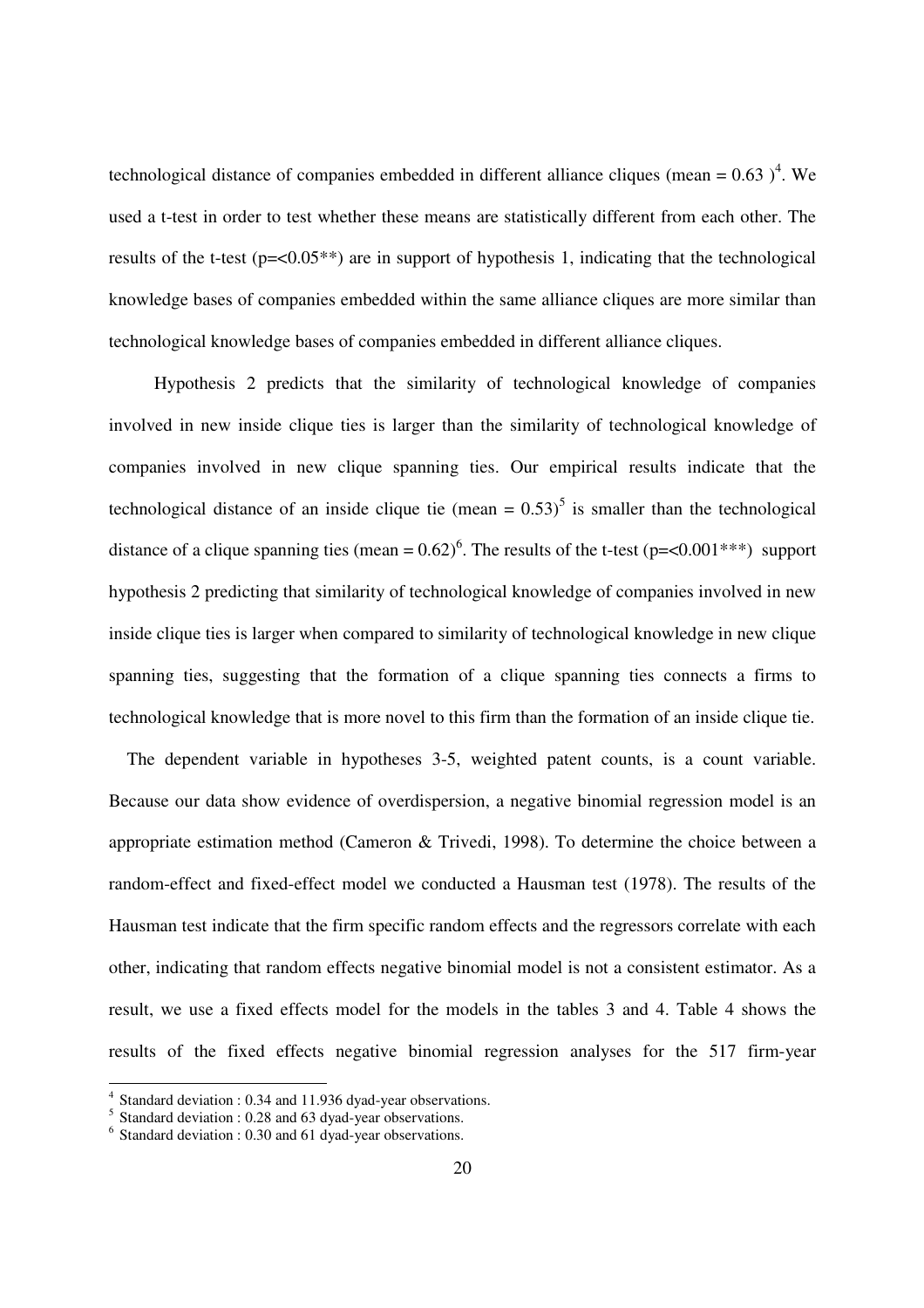observations in the sample. Because these hypotheses used different samples we estimated two different models. The results of hypotheses 3 and 5 are reported in table 4, the results of hypotheses 4 are reported in table 3. The regressions in Table 3 are based on 848 firm-year observations whereas Table 4 only counts 517 firm-year observations. This difference is explained by the fact that hypothesis 4 measures the innovative performance of all firms in the sample (clique members vs. non-clique members), whereas hypotheses 3 and 5 measure the innovative performance of alliance clique members only (clique spanning ties vs. inside clique ties). Within both tables we present baseline models (model 1 and model 5), including only the variables controlling for companies' technological distance, technological capital, size, R&D intensity and captivity- sector, region and trend effects.

> Insert Table 3 about here ------------------------------------------- ------------------------------------------ Insert Table 4 about here -------------------------------------------

Models 6-7 in table 4 report the results of hypothesis 3 focusing on the effects of inside clique ties and clique spanning ties on innovative performance. These models add in a stepwise way the effects of inside clique ties (model 6) and clique spanning ties (model 7). We find that both the formation of inside clique ties and the formation of clique spanning ties have a positive effect on firms' innovative performance. We used a t-test in order to test whether these means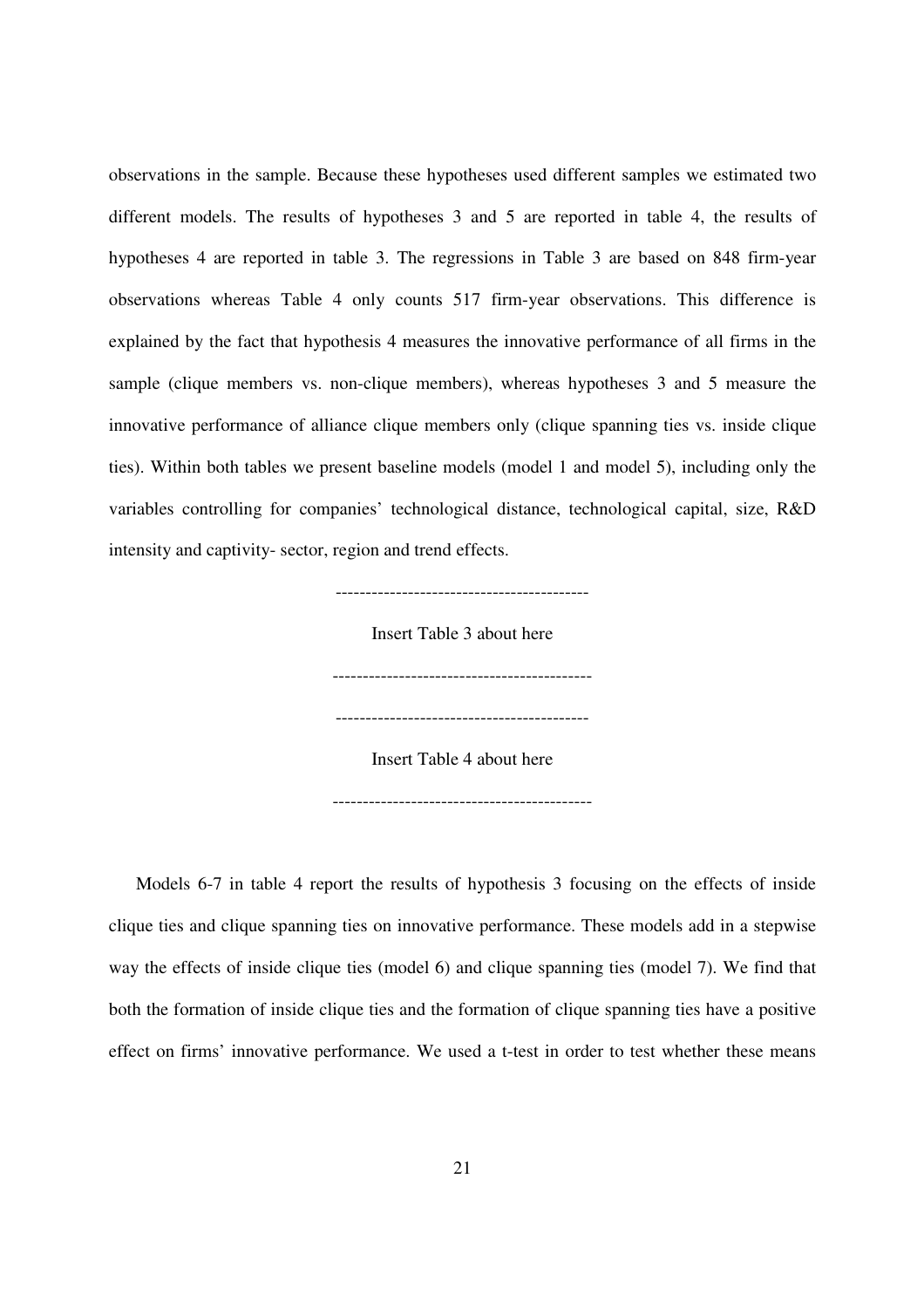are statistically different from each other. The results of the t-test  $(p=<0.05**)^7$  are in support of hypothesis 3, indicating that clique spanning ties have a stronger positive effect on innovative performance than inside clique ties.

Models 2-4 in table 3 report the results of the test whether the effect of alliance clique membership on innovative performance is smaller under periods of technological turbulence compared to periods of technological stability. We entered the effects in a stepwise way introducing subsequently technological turbulence (model 2), alliance clique membership (model 3) and the interaction of both variables (model 4). The results in model (4) do not support hypothesis 4: since the interaction term is not statistically significant alliance clique-membership is beneficial for innovating firms both in technologically stable as well as turbulent periods. Clique membership seems to be beneficial for clique members in general independent of the turbulence in the environment. However, it is interesting to look at individual difference between clique members and check whether their alliances and technological capital helps them in overcoming turbulent periods better than the other clique members. Models 8-10 in table 4 report the results for the tests of hypothesis 5 which looks at the effect of firms' past clique spanning ties and inside clique ties on innovative performance during periods of technological uncertainty. Contrary to the results for all ASIC-producers (model 2, table 3), technological turbulence does have a slightly negative effect on the innovative performance of alliance clique-members (model 8, table 4). This result is interesting in itself as it indicates that the innovative performance of non-alliance clique members is responsible for finding a non-significant estimator of technological turbulence for the overall population. As model 9 indicates we find support for hypothesis 5, indicating that the establishment of past clique spanning ties has a positive effect on the innovative performance of alliance clique-members during periods of technological

-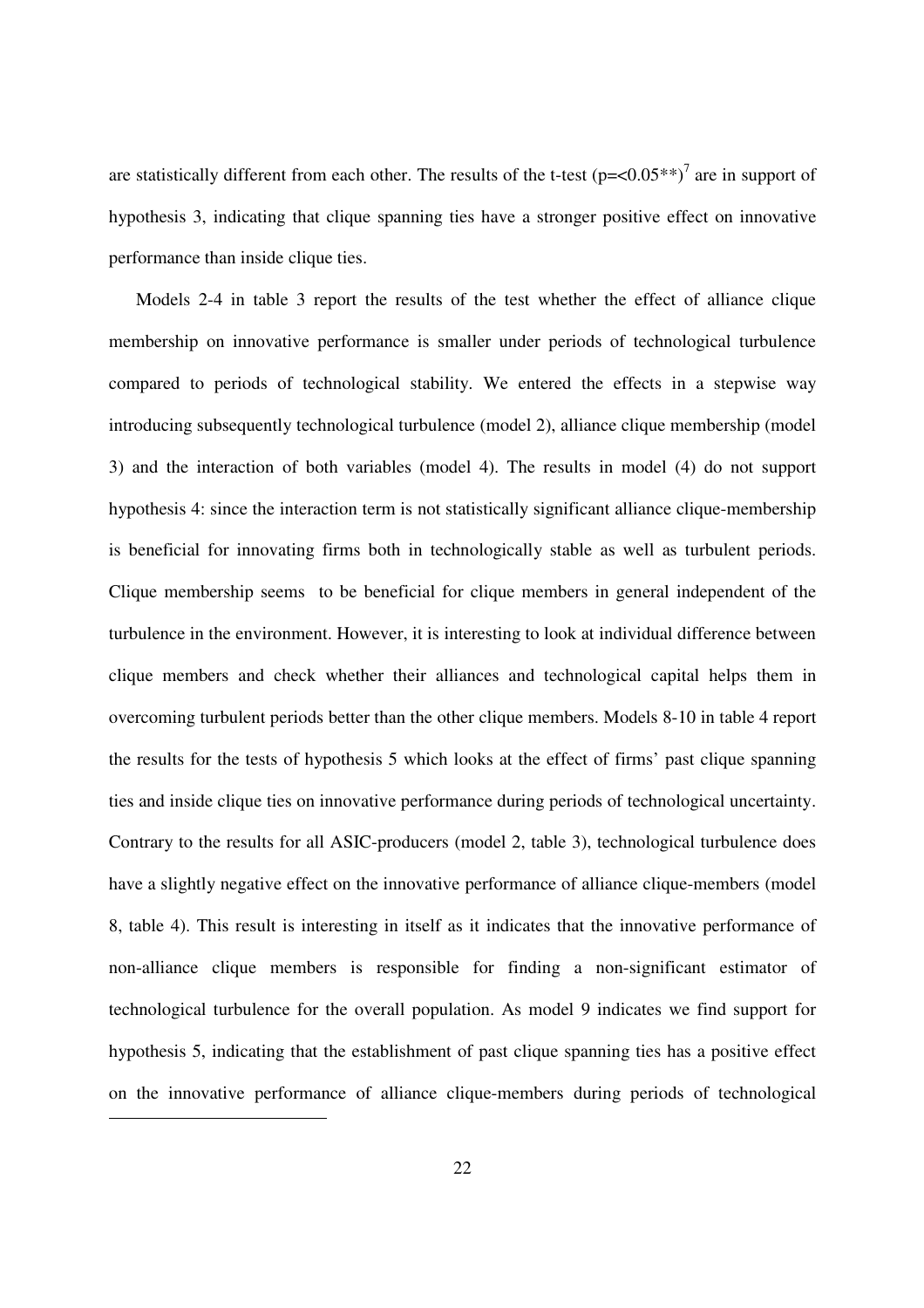turbulence<sup>8</sup>. Alliance clique-members that established more past clique spanning ties have better access to novel technological knowledge which may help them to address the uncertainties and needs that come with these turbulent periods. Combining the results of model 4 in table 3 and model 9 in table 4, we come to the conclusion that in general being member of an alliance clique is advantageous for innovating companies, but not all members benefit equally since the effect is only positive for those companies that have previously established clique spanning ties.

#### **DISCUSSION AND CONCLUSIONS**

Alliance cliques are generally viewed as one of the most powerful sources of embeddedness since clique-embeddedness enables efficient pooling and transfer of knowledge and technologies amongst a wider set of partners (Gomes-Casseres, 1996 Lazzarini, 2007; Rowley et al., 2004). As our findings indicate, technological knowledge within an alliance clique is more homogenous than between different alliance cliques. The similarity of knowledge and technology within the alliance clique can be considered as the result of the interaction process among alliance cliquemembers that internalize their partner's knowledge and technologies, which causes them to become more alike over time (Mowery et al., 1996; Brass et al., 1998; Nooteboom, 2000; Wuyts et al., 2005). While clique-embeddedness is generally considered to enhance performance (Lazzarini, 2007; Rowley et al., 2004), there are also reasons to expect that under certain circumstances clique-embeddedness is less beneficial or might even become a liability. Such conditions can be formed by technological turbulence that tends to make existing technological knowledge bases obsolete and may render clique-embeddedness ineffective. As a consequence,

<sup>&</sup>lt;sup>8</sup> We also calculated the interaction effect of inside clique ties under periods of technological turbulence. This model indicates that only the main effects of past inside clique ties (positive) and technological turbulence (negative) influence the innovative performance of companies in the ASIC-industry. Hence, having established more past inside clique ties does not have an effect on the innovative performance of alliance clique-member during technologically turbulent periods.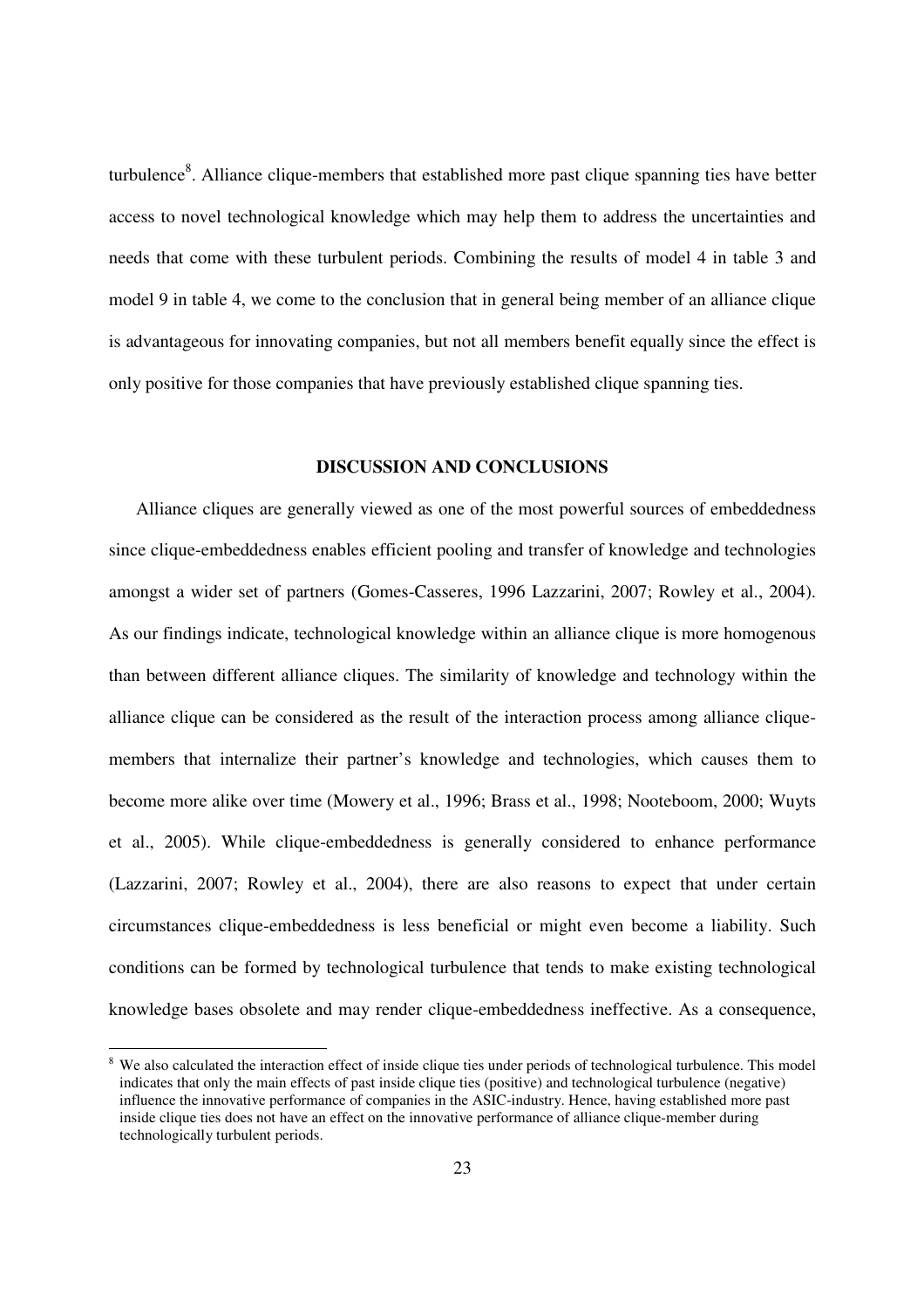whereas overlap in technological knowledge among alliance clique members may be attractive for the exploitation of existing knowledge and technologies, it may become a liability for firms during periods of technological turbulence. The relative homogeneity of knowledge and technologies inside the alliance clique tends to make alliance clique-members insufficiently equipped to engage in the exploration of new knowledge and technologies (Burt, 2000; Rowley et al., 2000). Therefore, alliance clique-members may have a clear incentive to establish clique spanning ties as this connects them to companies who possess technological knowledge that is (far) more novel relative to its current technological knowledge base than knowledge obtained through the formation of an inside clique tie. In line with this, we found that under conditions of technological turbulence the formation of clique spanning ties strongly enhances innovative performance.<sup>9</sup>

The formation of clique spanning ties allows firms to absorb knowledge and technologies that could potentially help them in addressing new technologies that characterize periods of technological turbulence. In line with this, we expected that alliance clique-membership might become ineffective or even a liability during these periods. Turbulent environments require a network position that facilitates exploration of new technological knowledge, while stable environments emphasize the importance of network positions that enable exploitation of current knowledge (Burt, 2000; Rowley et al., 2000). We did not find support for the notion that alliance clique-membership becomes a liability during periods of technological change. Rather we found that alliance clique-membership as such does not have any effect on firm's innovative performance during technologically turbulent periods. However, we also found that clique members that form clique spanning ties prior to technologically turbulent periods can improve their innovative performance during those periods to a considerable extent.

Whereas the formation of additional inside clique ties appears to be ineffective.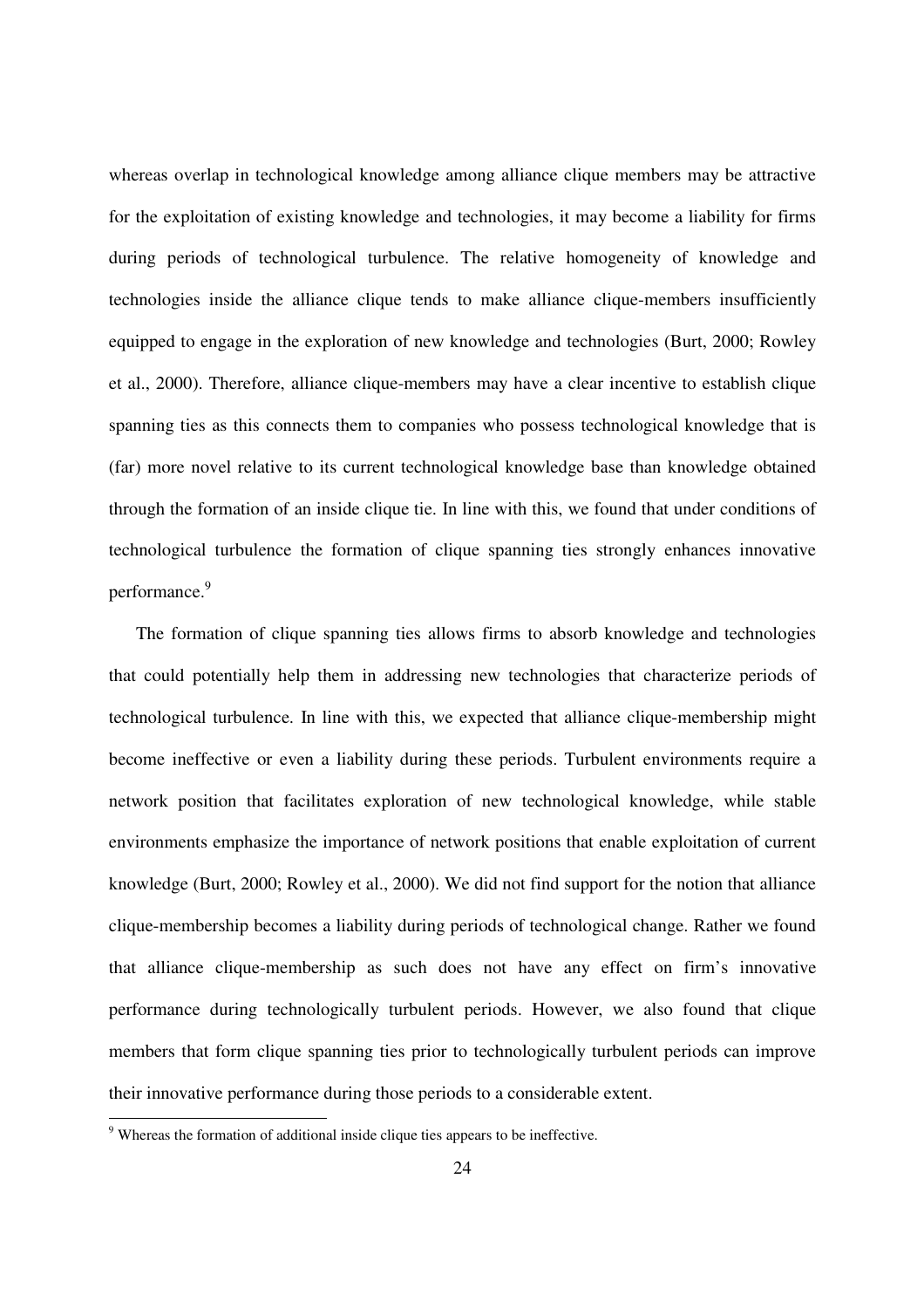The current study is explorative and has several limitations and directions for future research. The current study is limited to a single industry and, therefore, we should be cautious extrapolating these results towards other industries. Next, this study was limited to a technique that detected overlapping alliance cliques. A firm's position inside the alliance clique as well as its past alliance behavior is therefore dependent on the ability of this overlapping procedure to precisely ascribe the right processes towards the focal firms and their alliances. "The clique is a theoretical construct with a potentially high value for developing theory on inter-firm networks, but their empirical value is determined by whether they are also real social actors with empirically traceable effects" (Baum et al., 2003, p.719). Alliance cliques are however gaining momentum in the managerial literature with promising potential to link multiple levels of analysis in the network literature (Baum et al., 2003; Lazzarini, 2007; Padula, 2008; Rosenkopf & Padula, 2008; Rowley et al., 2004; 2005). Our results indicate that alliance clique-membership does enhance a firm's innovative performance, but that not all that glitters is gold for all members of the alliance clique. Especially during technologically turbulent periods, not all alliance clique-members are able to equally profit from their alliance clique-embeddedness. Alliance clique-members that established more alliances that link them to knowledge and technologies of other alliance cliques are more innovative than alliance clique-members lacking this type of alliances.

Overall we contribute to the literature in a number of ways. Our findings demonstrate that there is a limit to the dominant view in the literature stressing the role of endogenous network dynamics that lead to durable and self-reproducing network positions (Baum et al., 2003; Gulati, 1995a, 1995b; Gulati & Garguilo, 1999). This process of 'structural differentiation' refers to a pattern of incremental network change in which firms increasingly have repeated ties among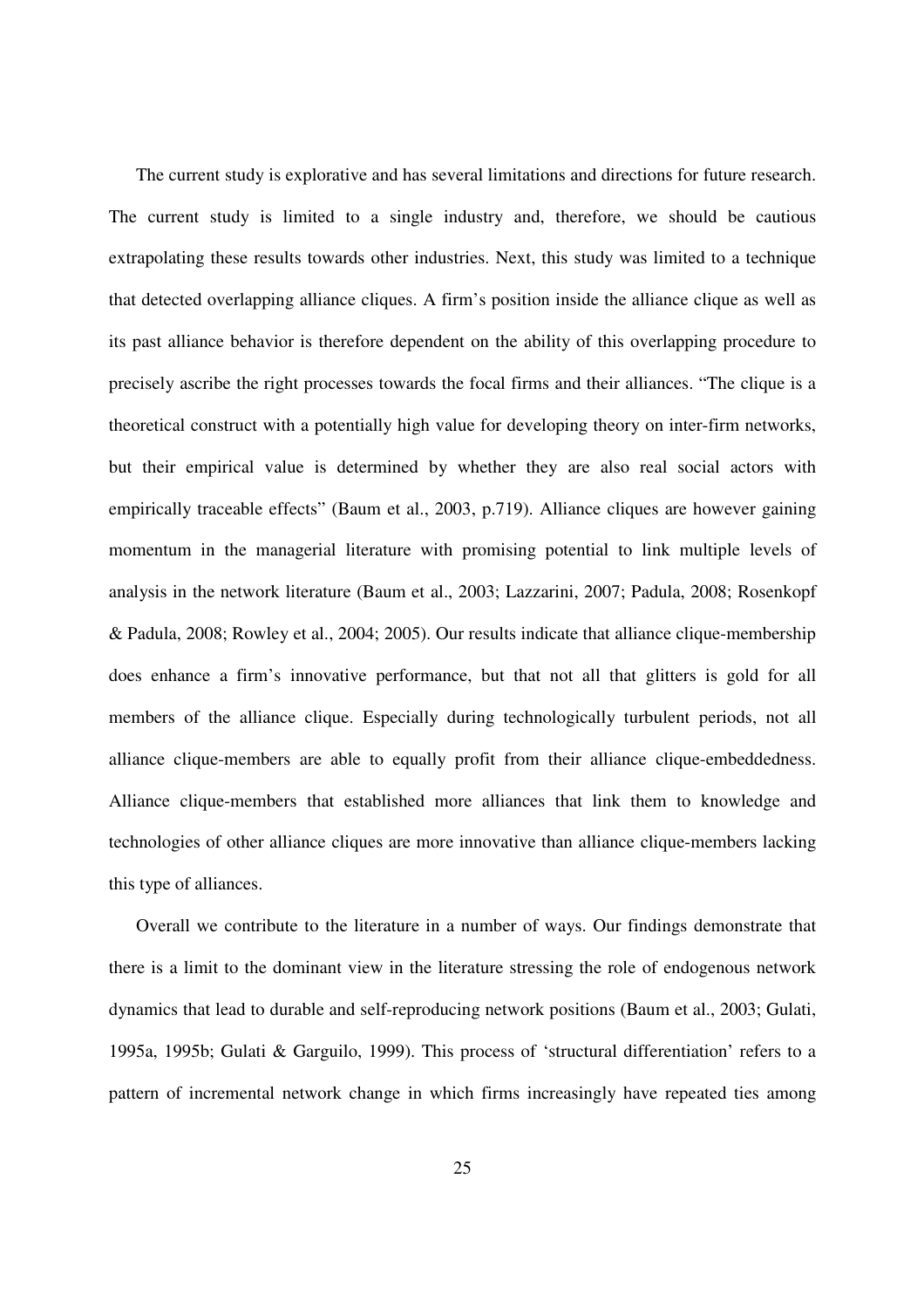already well-embedded firms (Baum et al., 2003; Gulati & Garguilo, 1999; Powell et al., 2005). Here, we have demonstrated that firms also engage in the formation of ties with more distant partners beyond this set of repeatedly cooperating firms (Baum et al., 2003; Rosenkopf & Padula, 2008). This is especially useful in turbulent periods of technological change that renders alliance clique-membership and collaboration with existing alliance clique-partners ineffective, as opposed to collaboration with more distant others. Whereas collaboration with more distant partners comes at a price of decreasing familiarity and governance benefits such as trust, it offers firms access to more unique technological knowledge that may help them to overcome the new demands and elevated uncertainty that are imposed upon them during periods of technological turbulence. In this way, our study suggests that the process of 'structural differentiation' especially carries positive performance effects as long as there is environmental stability but may become ineffective in case of changing environmental conditions.

An important implication that follows is that the influential notion of 'similarity breeds attraction' (Gulati 1995a) is beneficial as long as external conditions remain relatively stable. However, environmental turbulence creates a need for a new kind of collaborative behavior where 'dissimilarity breeds attraction' as it is under changing conditions that collaboration with more distant others especially contributes to boosting innovative performance. In this way, we also contribute to the literature on social capital as our findings suggest that Burt's structural hole argument, emphasizing the value of a bridging strategy across non-redundant partners, may especially pay off when external conditions change.

Overall, these implications for some key ideas in the literature - structural differentiation (Gulati and Garguilo, 1999) and brokerage (Burt, 1992) - suggest that no matter how useful a social structural perspective is, its prescriptive value is more liable to be a function of the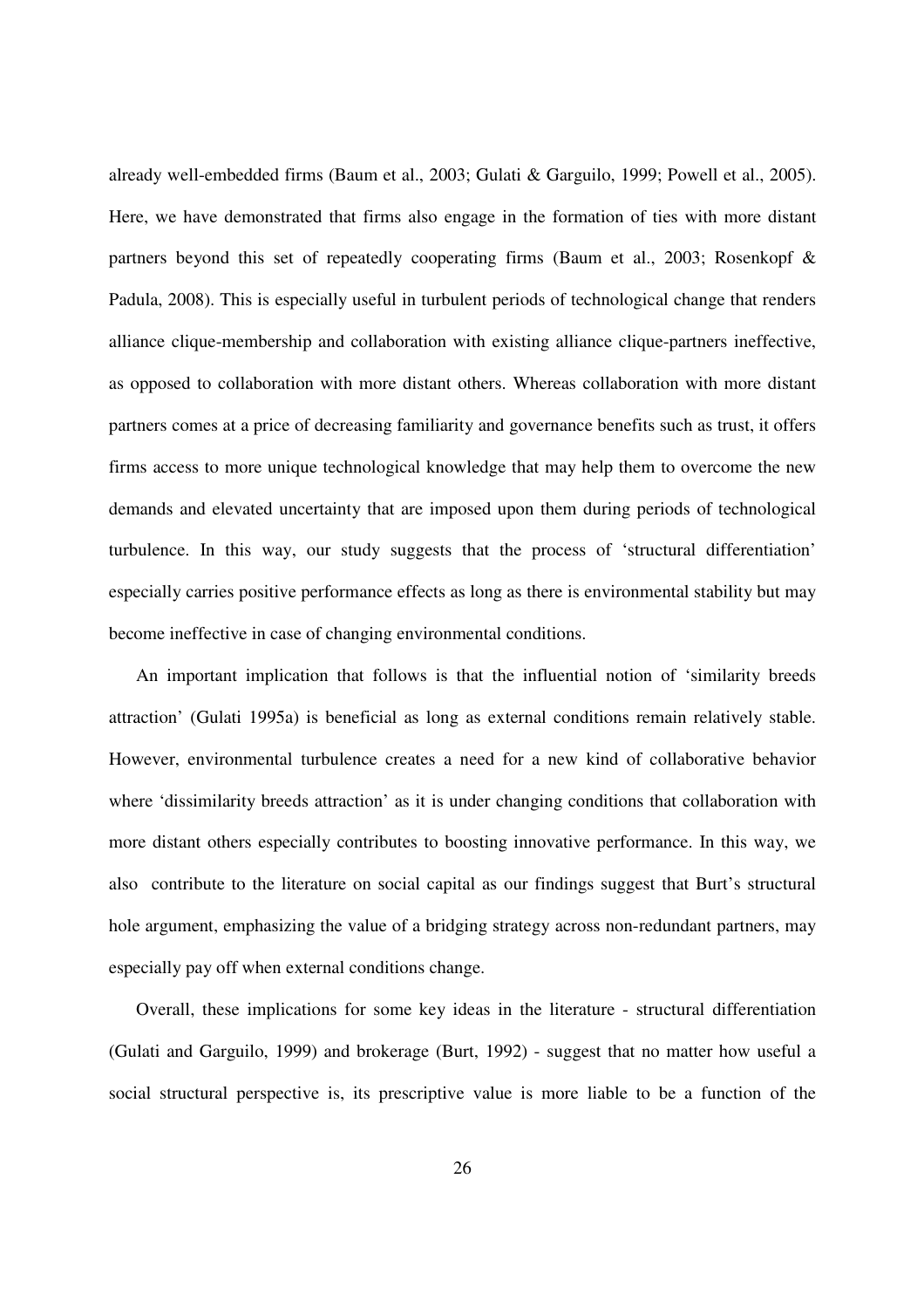environmental context than has been assumed in the literature until now. In this way, alliance cliques as an intermediate level of analysis between the industry-level and the firm level in combination with the role of technological turbulence have shown to be relevant contingencies to better understand the boundary conditions of common wisdom in the broad literature on strategic alliances and network embeddedness.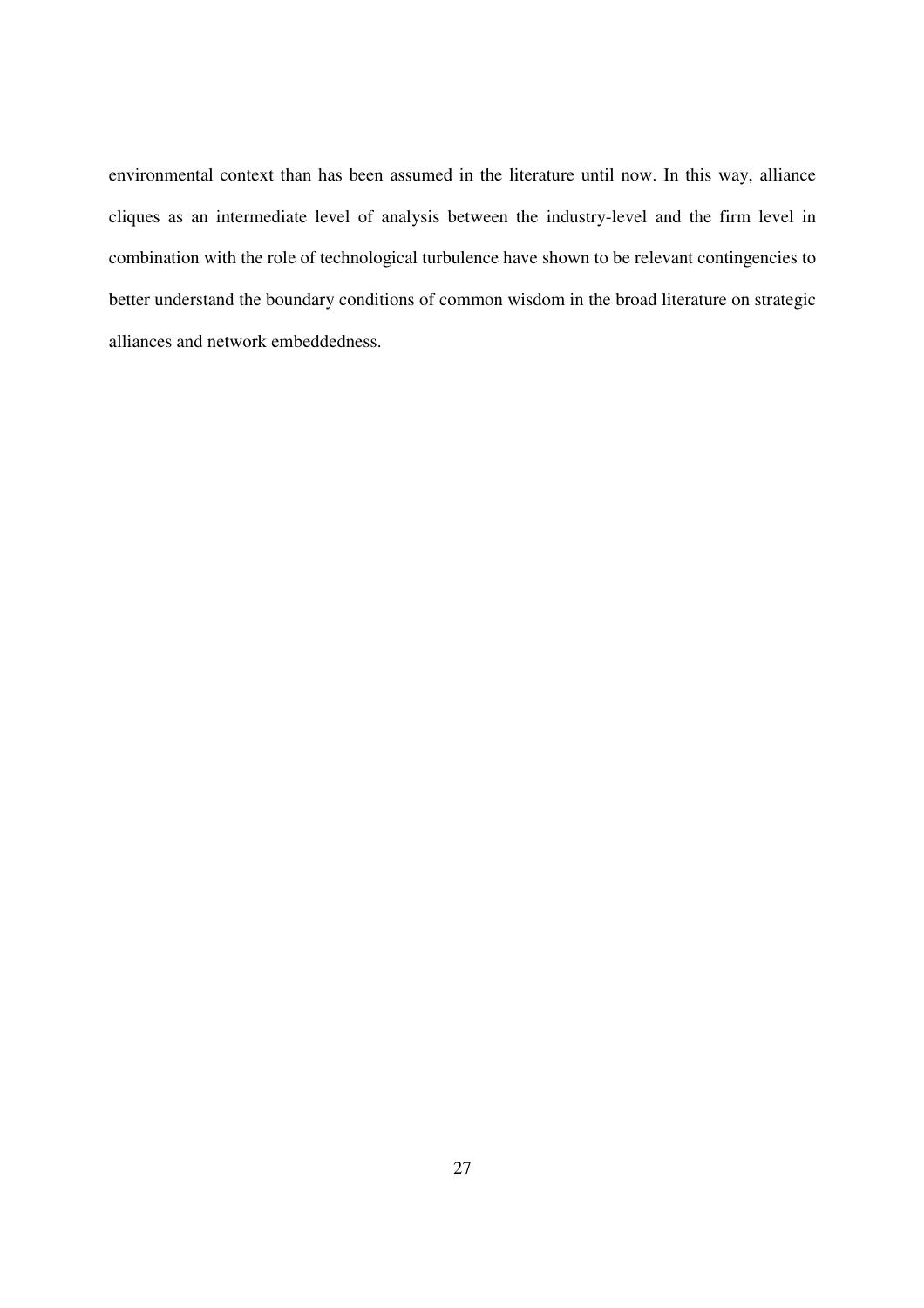#### **REFERENCES**

- Ahuja, G. 2000. Collaboration networks, structural holes and innovation: A longitudinal study. *Administrative Science Quarterly*, 45: 425-455.
- Ahuja, G., F. Polidoro, F. and Mitchell W. 2009. Structural homophily or social asymmetry? The formation of alliances by poorly embedded firms, *Strategic Management Journal*, 30: 941– 958.
- Barley, S.R. 1986. Technology as an occasion for structuring: Evidence from observations of CT scanners and the social order of radiology departments. *Administrative Science Quarterly*, 31: 78-108
- Basberg, B.L. 1983. Foreign patenting in the U.S. as a technology indicator: The case of Norway, *Research Policy*, 12(4): 227-237.
- Baum J.A.C., Calabrese & Silverman, 2000. Don't go it alone: alliance network composition and startups' performance in Canadian biotechnology. *Strategic Management Jounal*, 21: 267- 294.
- Baum J.A.C., Shipilov A.V. & Rowley T. J. 2003. Where do small worlds come from? *Industrial and Corporate change*, 12: 697-725.
- Baum, J., Chuang Y-T., Rowley, T. and Shipilov, A. 2005. Dancing with Strangers: Aspiration Performance and the Search for Underwriting Syndicate Partners, *Administrative Science Quarterly*,50(4), 536-575.

Beckman C.M., Haunschild P.R & Phillips D.J. 2004. Friends or strangers? Firmspecific uncertainty, market uncertainty, and network partner selection. *Organization Science*, 15:259-275

- Borgatti, S.P., Everett, M.G. & Freeman, L.C. 2002. **Ucinet 6 for Windows.** Harvard: Analytic Technologies.
- Bosch-Sijtsema, P.M. and Postma, T.J.B.M. 2009. "Cooperative innovation projects: Capabilities and Governance Mechanisms", *Journal of Product Innovation Management*, 26 (1): 58-70.
- Brass D.J., Butterfield, K.D. & Skaggs B.C. 1998. Relationships and unethical behavior: A social network perspective. *Academy of Management Review*, 23:14-31
- Burkhardt, M.E. & Brass D.J., 1990. Changing patterns or patterns of change in technology on social network structure and power. *Administrative Science Quarterly,* 35:104-127
- Burt, R.S. 1992. *Structural Holes.* Cambridge MA: Harvard University Press.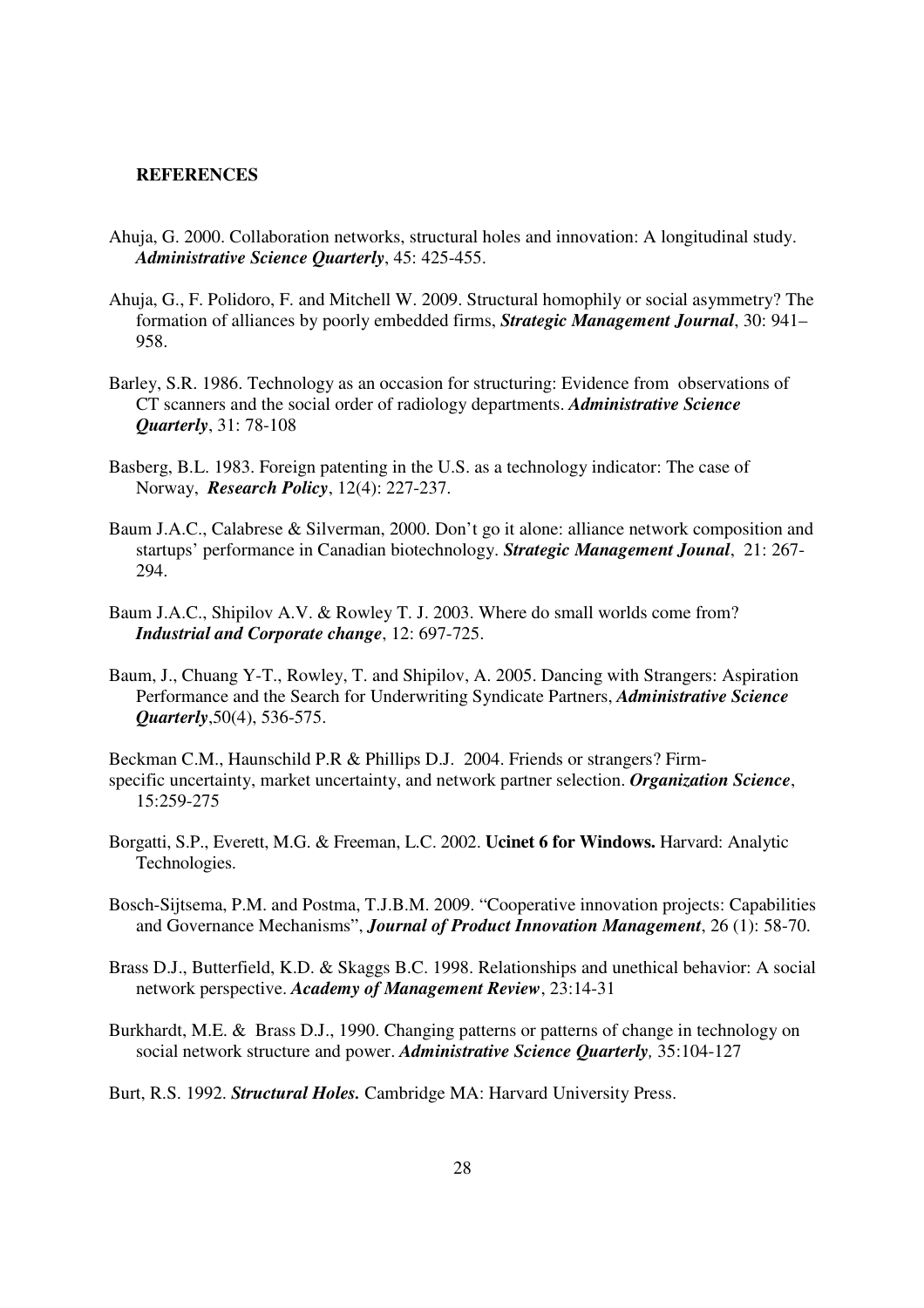- Burt, R.S. 2000. The network structure of social capital. In Sutton R.I. and Straw, B.M. (Eds), *Research in Organizational Behavior*. Greenwich CT, JAI Press, 22:345-423
- Burt, R.S. 2007. Secondhand brokerage: evidence on the importance of local structure for managers, bankers and analyst. *Academy of Management Journal*, 50:119-148
- Cameron, A.C. & Triverdi, P.K., 1998. Regression analysis of count data. *Econometric Society Monograph No.30,* Cambridge University Press.
- Christensen, C.M. 1997. *The innovator's dilemma; When new technologies cause great firms to fail,* Cambridge MA: Harvard University Press.
- Christensen, C.M. & Raynor M.E. 2003. *The Innovators Solution: Creating and sustaining successful growth.* Cambridge MA: Harvard University Press.
- Cohen W. & Levinthal D. 1990. Absorptive capacity: a new perspective on learning and innovation. *Administrative Science Quarterly*, 35:128-152
- Delecroix, J. & Swaminathan, N., 1991. Cosmetic, Speculative, and Adaptive Organizational Change in the Wine Industry: A Longitudinal study. *Administrative Science Quarterly,* 36(4): 631-661.
- Duysters, G. & Hagedoorn, J. 1996. External appropriation of innovative capabilities: The choice between strategic partnering and mergers and acquisitions, *MERIT working paper,* 2/96-021, 36.
- Duysters, G.M., & Lemmens, C.E.A.V. 2003, Enabling and constraining effects of embeddness and social capital in strategic technology alliance networks. In: Bachman, R., & Van Witteloostuijn, A. (eds): International studies of management and organization (ISMO) Special issue on *Networks, social capital and trust-a multidisciplinary perspective on Interorganizational relationships.*
- Emden, Z., Calantone, R.J. & Droge, C. 2006. Collaborating for New Product Development: Selecting the Partner with Maximum Potential to Create Value, *Journal of Product Innovation Management*, 23(4), 330-341.
- Faems., D., van Looy, B. & Debackere, K. 2005. Interorganizational collaboration and innovation: Toward a portfolio approach, *Journal of Product Innovation Management*, 22(3), 238-250.
- Freeman, C. 1991. Network of innovators: A Synthesis of research issues. *Research Policy*, 20:499-514
- Gilsing V. and Nooteboom B., 2006. Exploration and exploitation in innovation systems: The case of pharmaceutical biotechnology, *Research Policy*, 35(1), 1-23.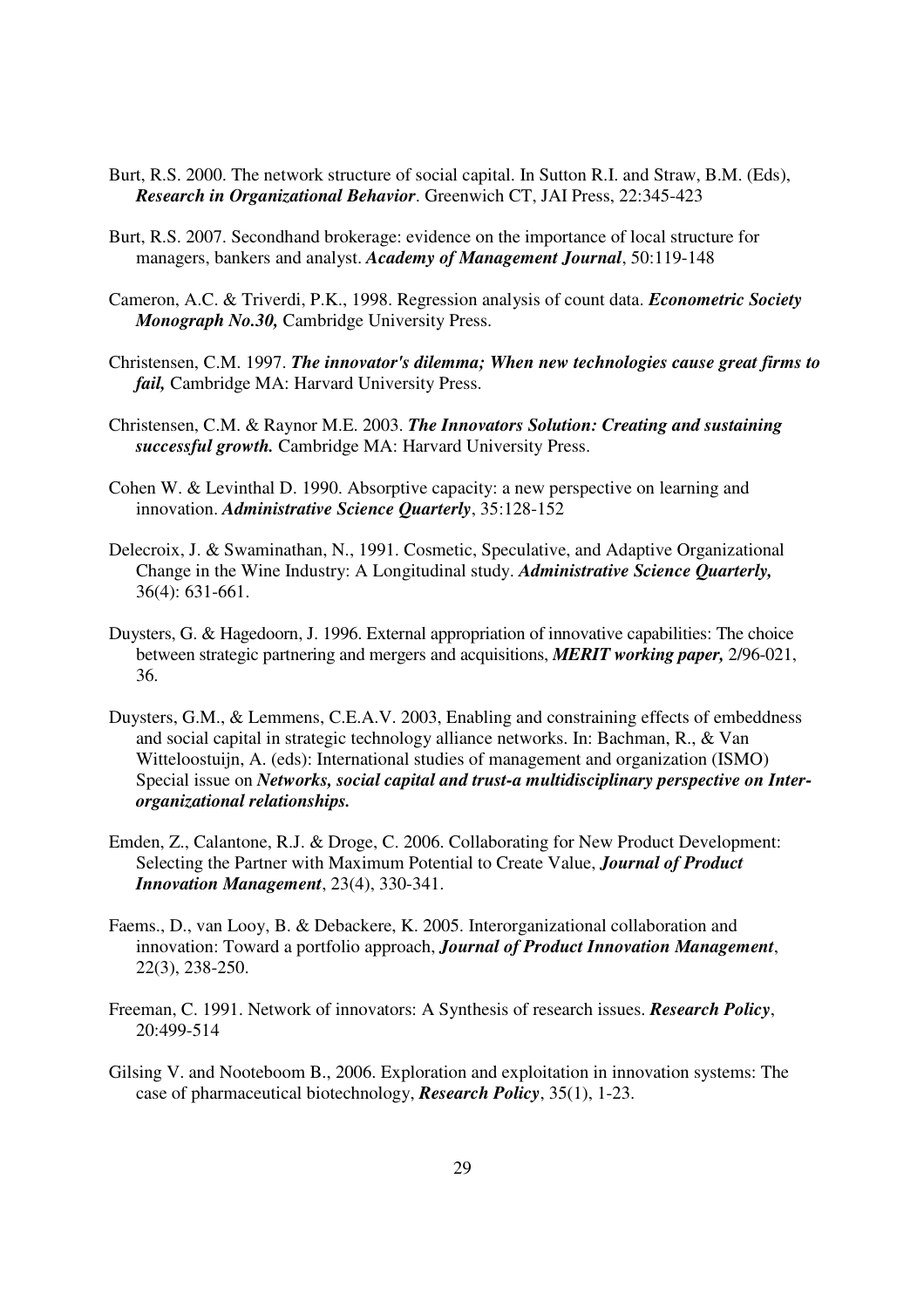- Gilsing, V.A. and G.M. Duysters, 2008. Understanding novelty creation in exploiting networks. Structural and Relational embeddedness jointly considered. *Technovation*, 28(10): 693-708.
- Glasmeier, A., 1991. Technological discontinuities and flexible production networks: The case of Switzerland and the world watch industry. *Research Policy*, 20:469-485
- Gomes-Casseres, B. 1996. *The Alliance Revolution, the new shape in business rivalry*. Cambridge MA: Harvard University Press.
- Gomes-Casseres, B., Hagedoorn, J., Jaffe, A., 2006. Do alliances promote knowledge flows? *Journal of Financial Economics*, 80:5-33
- Grimpe, C., 2007, Successful product development after firm acquisitions: The role of research and development, *Journal of Product Innovation Management*, 24(6), 614-628.
- Gulati, R. 1995a. Social structure and alliance formation patterns: a longitudinal analysis. *Administrative Science Quarterly***,** 40: 619:652.
- Gulati, R. 1995b, Does familiarity breed trust? The implications of repeated ties for contractual choice of alliances. *Academy of Management Journal***,** 38: 85-112
- Gulati, R. & Garguilo, M. 1999. Where do interorganizational networks come from? *American Journal of Sociology*, 104: 1439-1493.
- Hagedoorn, J. 1993. *The Cooperative Agreements and Technology Indicators (CATI) Information System***,** MERIT: Maastricht.
- Hagedoorn, J. & Duysters, G.M. 2002. Learning in dynamic inter-firm networks The efficacy of quasi-redundant contacts. *Organization Studies*, 23: 525-548.
- Hagedoorn, J., & Frankort, H., 2008. The effect of over-embeddedness on partnership formation. *Advances of Strategic Management*, 25: 503-530
- Hagedoorn, J. & Schakenraad, J. 1994. The effect of strategic technology alliances on company performance. *Strategic Management Journal*, 15: 291-309
- Hall, B.H., Jaffe, A., & Trajtenberg M., 2001. The NBER patent citations file: Lessons, insights and methodological tools. *NBER working paper series*, nr8498
- Hannan, M.T. & Freeman, J. 1989. **Organizational Ecology**. Cambridge MA: Harvard University Press.
- Hausman, J., 1978. Specification tests in econometrics. *Econometrica,* 46: 1251-1271
- Henderson, R. & Cockburn, I. 1996. Scale, scope and spillovers: the determinants of research productivity in drug discovery. *Rand Journal of Economics*, 27: 32-59.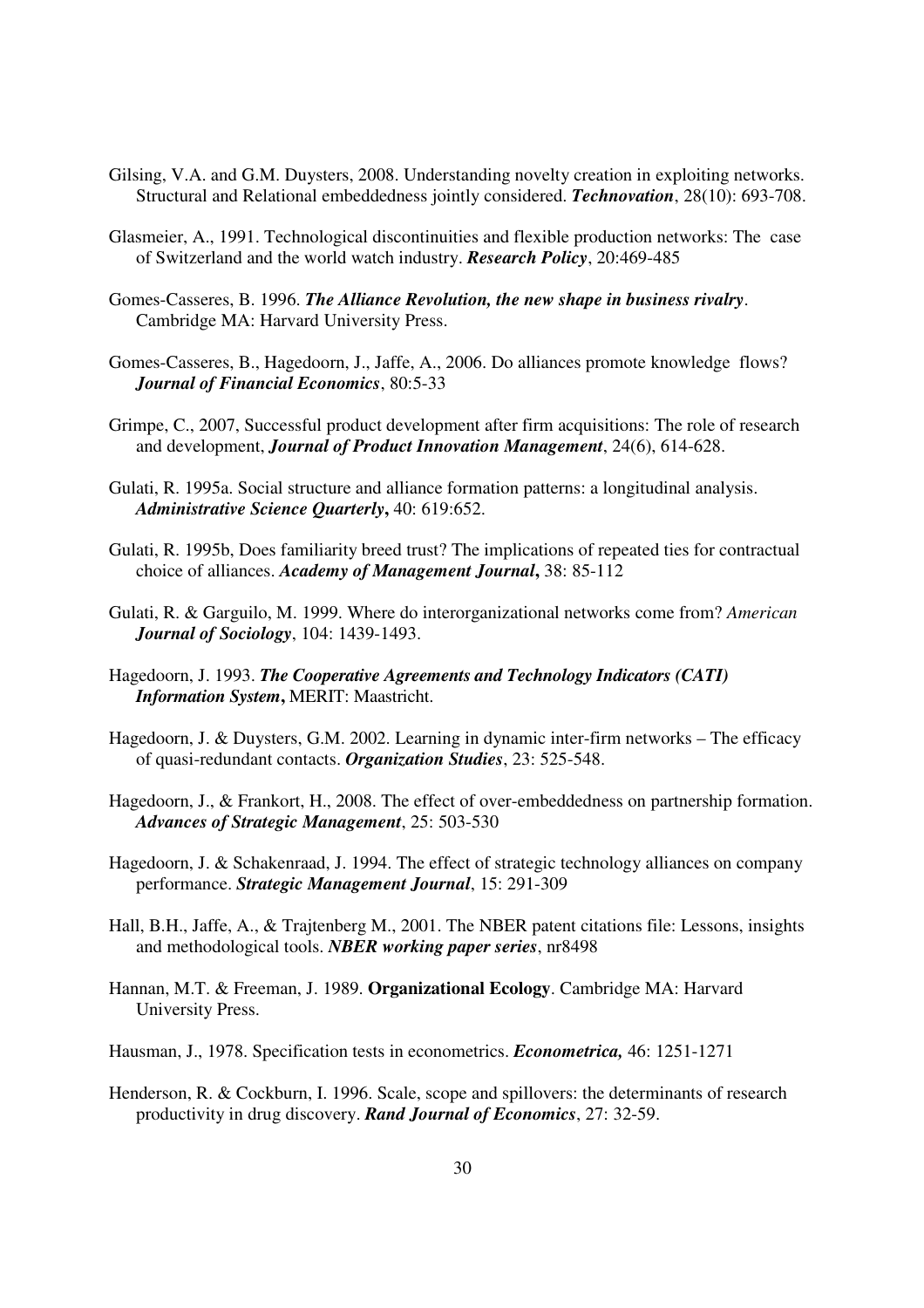- Jaffe, A.B., 1986. Technological Opportunity and Spilloverws of R&D: Evide nce from Firms' Patents, Profits, and Market Value. *The American Economic Review*, 76(5): 984-1001.
- Kenis, P. & Knoke, D., 2002. How organizational field networks shape inter-organizational tie formation rates. *Academy of Management Review* 27:275-293
- Koka, B.R., Madhavan, R. & Prescott, J.E. 2006. The evolution of interfirm networks: environmental effects on patterns of network change. *Academy of Management Review***,** 31: 721-737.
- Koka B.R., & Prescott J.E. 2008. Designing alliance networks: the influence of network position, environmental change, and strategy. *Strategic Management Journal*, 29:638
- Lambe, C.J. & Spekman, R.E. 1997. Alliances, external technology acquisition, and discontinuous technological change. *Journal of Product Innovation Management,* 14:102- 116.
- Lant, T. K., Milliken, F. J. & Batra, B. 1992. The role of managerial learning and interpretation in strategic persistence and reorientation: An empirical exploration, *Strategic Management Journal*, 13(8): 585–608.
- Lazzarini, S.G. 2007. The impact of membership in competing alliance constellations: Evidence on the operational performance of global airlines. *Strategic Management Journal*, 28: 345- 367
- Leifer, R., McDermott, C.M., O'Connor, G.C., Peters, L.S., Rice, M. & Veryzer, W. 2000. *Radical Innovations. How mature companies can outsmart upstarts.* Cambridge MA: Harvard University Press.
- Madhavan, R., Koka B. & Prescott J. 1998. Networks in transition: How industry events (re)shape interfirm relationships. *Strategic Management Journal***,** 19: 439-459.
- Mowery, D.C., Oxley, J.E. & Silverman, B.S., 1996. Strategic alliances and inter-firm knowledge transfer. *Strategic Management Journal*, 17: 77-91
- Nelson, R.R. and Winter S.G. 1982. *An Evolutionary Theory of Economic Change*. Belknap Press/Harvard University Press: Cambridge.
- Nooteboom, B. 2000. *Learning and innovation in organizations and economies*, Oxford: Oxford University Press.
- Nooteboom, B., Vanhaverbeke, W., Duysters, G., Gilsing, V. & Van den Oord, A. 2007. Optimal cognitive distance and absorptive capacity. *Research Policy*, 36: 1016-1034
- Ohmae, K. 1985. *Triad Power: The coming shape of global competition.* Free Press, New York.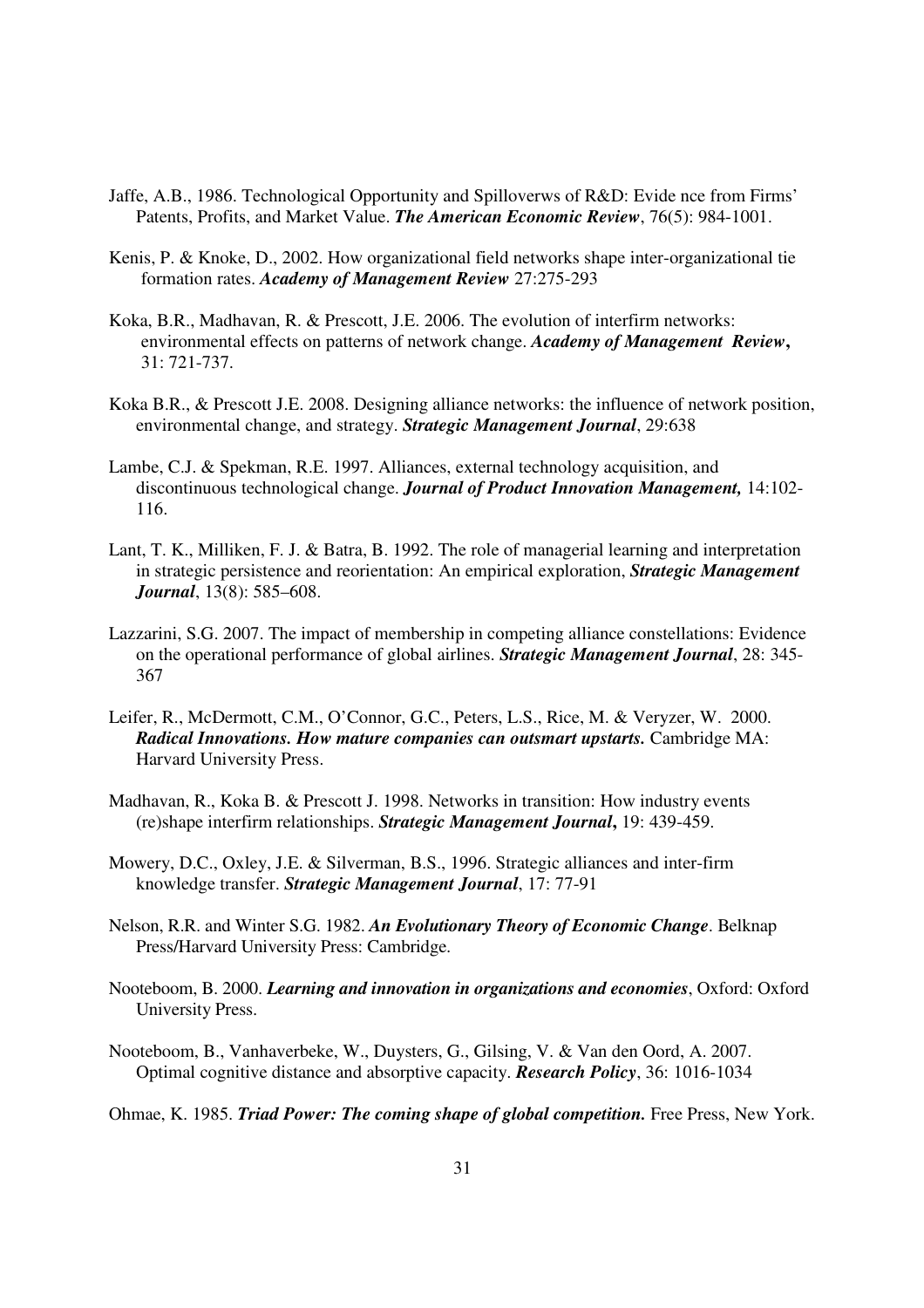- Owen-Smith, J. & Powell, W.W., 2004. Knowledge Networks as Channels and Conduits: The Effects of Spillovers in the Boston Biotechnology Community. *Organization Science*, 15(1): 5-21.
- Mowery, D.C., Oxley, J.E. & Silverman, B.S., 1996. Strategic alliances and interfirm knowledge transfer. *Strategic Management Journal*, 17: 77-91.
- Mowery, D.C. Oxley, J.E. & Silverman, B.S., 1998. Technological overlap and interfirm cooperation: implications for the resource-based view of the firm. Research Policy, 27(5): 507-523.
- Padula G. 2008. Enhancing the innovation performance of firms by balancing cohesiveness and bridging ties. *Long Range Planning*, articles in advance
- Pittaway, L., Robertson, M., Munir, K., Denyer, D. & Neely, A., 2004. Networking and innovation: a systematic review of the literature. *Advanced Institute of Management*, Londen: www.aimreasearch.org/aimforum.shtml
- Podolny, J.M., 1994. Market uncertainty and the social character of economic exchange. *Administrative Science Quarterly*, 39:458-483
- Podolny, J.M. & Stuart, T.E. 1995. A Role-Based Ecology of Technological Change. *The American Journal of Sociology*, 100(5): 1224-1260.
- Powell, W.W., Koput, K. & Smith-Doerr, L. 1996. Inter0organizational collaboration and the locus of innovation: networks of learning in biotechnology. **Administrative Science Quarterly,** 41: 116-145.
- Powell W.W., Koput K.W., Smith-Doerr L & Owen-Smith J. 2002. Network position and firm performance: organizational returns to collaboration in the biotechnology industry. In Andrews S. & Knoke D (eds): *Networks In and Around Organizations.* Greenwich. JAI Press.
- Powell W.W., White, D.R., Koput, K.W. & Owen-Smith, J., 2005. Network Dynamics and Field Evaluation: The growth of Interorganizational Collaboration in the Life Science. *American Journal of Sociology*, 110(4): 1132-1205.
- Praest Knudsen, M. 2007. The relative importance of interfirm relationships and knowledge transfer for new product development success, *Journal of Product Innovation Management*, 24(2), 117-138.
- Rosenkopf, L. & Almeida, P. 2003. Overcoming local search through alliances and mobility. *Management Science*, 49:751-766.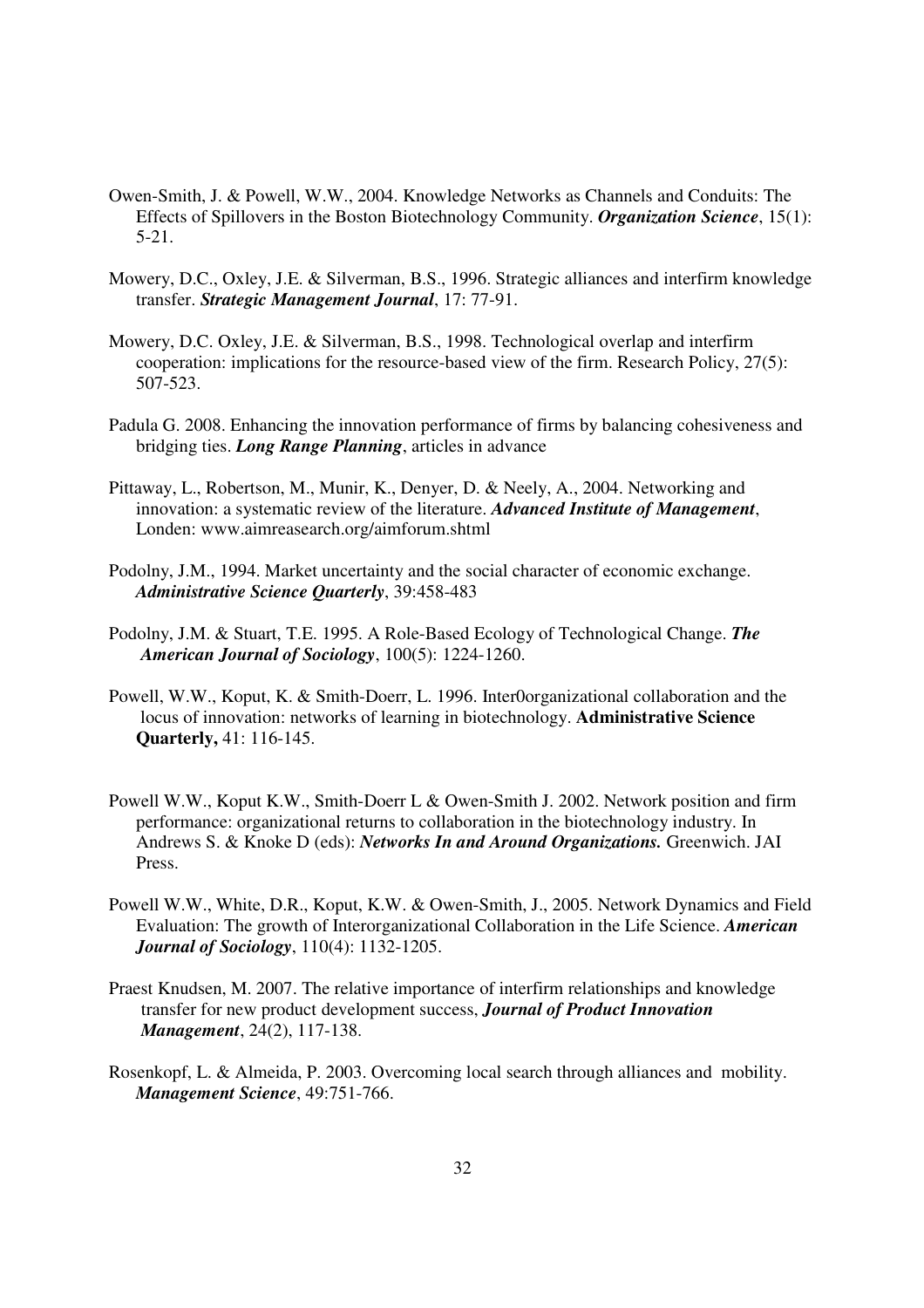- Rosenkopf, L., & Padula, G. 2008. Investigating the microstructure of network evolution: alliance formation in the mobile communications industry. *Organization Science,* 19(5), 669-687.
- Rothaermel, F.T. & Deeds, D.L. 2004. Exploration and exploitation alliances in biotechnology: a system of new product development. *Strategic Management Journal*, 25: 201-221.
- Rowley, T.J., Baum, J.A.C., Shipilov, A.V., Greve, H.R. & Rao, H. 2004. Competing in groups. *Managerial and Decision Economics,* 25: 453-471.
- Rowley, T.J., Greve, H.R., Rao, H., Baum, J.A.C. & Shipilov, A.V. 2005. Time to break up: social and instrumental antecedents of firm exits from exchange cliques. *Academy of Management Journal,* 48: 499-520.
- Rowley T., Behrens D. & Krackhardt D. 2000. Redundant governance structures: An analysis of structural and relational embeddedness in the steel and semiconductor industries. *Strategic Management Journal*, 21: 369-386
- Sampson, R.C. 2005. Experience effects and collaborative returns in R&D Alliances. *Strategic Management Journal*, 26 1009-1031
- Sampson, R.C. 2007. R&D alliances and firm performance: The impact of technological diversity and alliance organization on innovation. *Academy of Management Journal*, 50:364-386
- Schilling, M. A. & Phelps, C., 2007. Interfirm Collaboration Networks: The Impact of Largescale network structure on Firm Innovation. *Management Science* 53: 1113-1126.
- Shan W., Walker G., & Kogut B., 1994. Inter-firm cooperation and startup innovation in the biotechnology industry. *Strategic Management Journal*, 15: 387-394.
- Soh, P.K. & Roberts, E.B. 2003. Networks of innovators: a longitudinal perspective. *Research Policy,* 32: 1569-1588
- Stuart, T.E. 2000. Interorganizational alliances and the performance of firms: A study of growth rates in a high-technology industry. *Strategic Management Journal,* 21: 791-811.
- Trajtenberg, M., 1990. A penny for your quotes: Patent citations and the value of innovations. *The Rand Journal of Economics*, 21:172-187.
- Tushman, M. L. and Anderson, P (1986); Technological Discontinuities and Organizational Environments, *Administrative Science Quarterly*, 31(3), 439-465.
- Uzzi, B. 1997. Social structure and competition in inter-firm networks: the paradox of embeddedness. Administrative Science Quarterly, 42: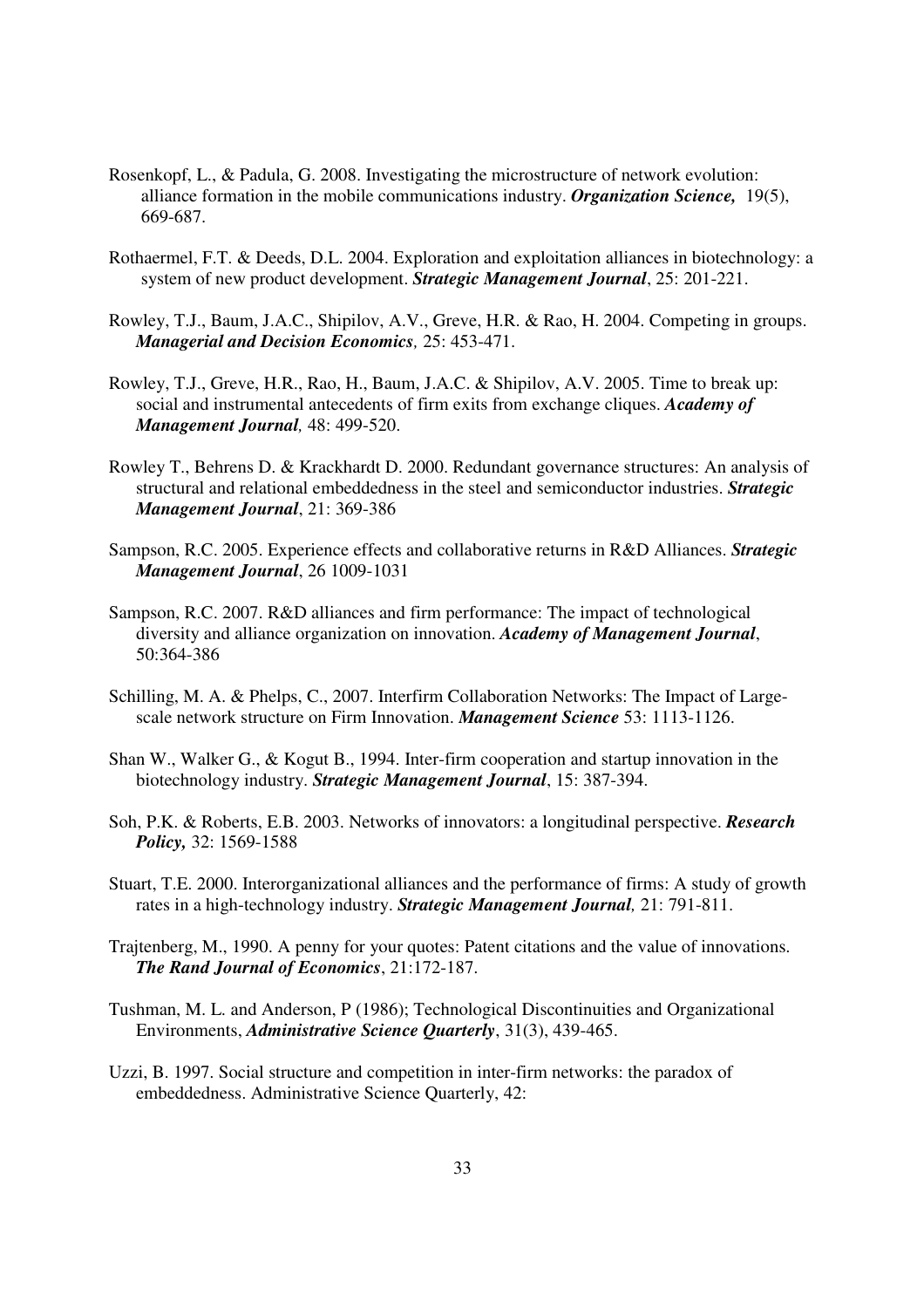- Vanhaverbeke W., & Noorderhaven N.G., 2001. Competition between alliance blocks: The case of the RISC microprocessor technology. *Organization Studies*, 22: 1-27
- Van de Vrande, V., Vanhaverbeke, W., Duysters, G., 2009. External technology sourcing: The effect of uncertainty on governance mode choice. *Journal of business venturing*, 24(1): 62- 80.
- Walker, G., Kogut, B. & Shan, W. 1997. Social capital, structural holes and the formation of an industry network. *Organization Science*, 8: 109-125.
- Wuyts, S., Colombo, M.S., Dutta, S. & Nooteboom, B. 2005. Empirical tests of optimal cognitive distance, *Journal of economic Behavior and Organization*, 58: 277-302.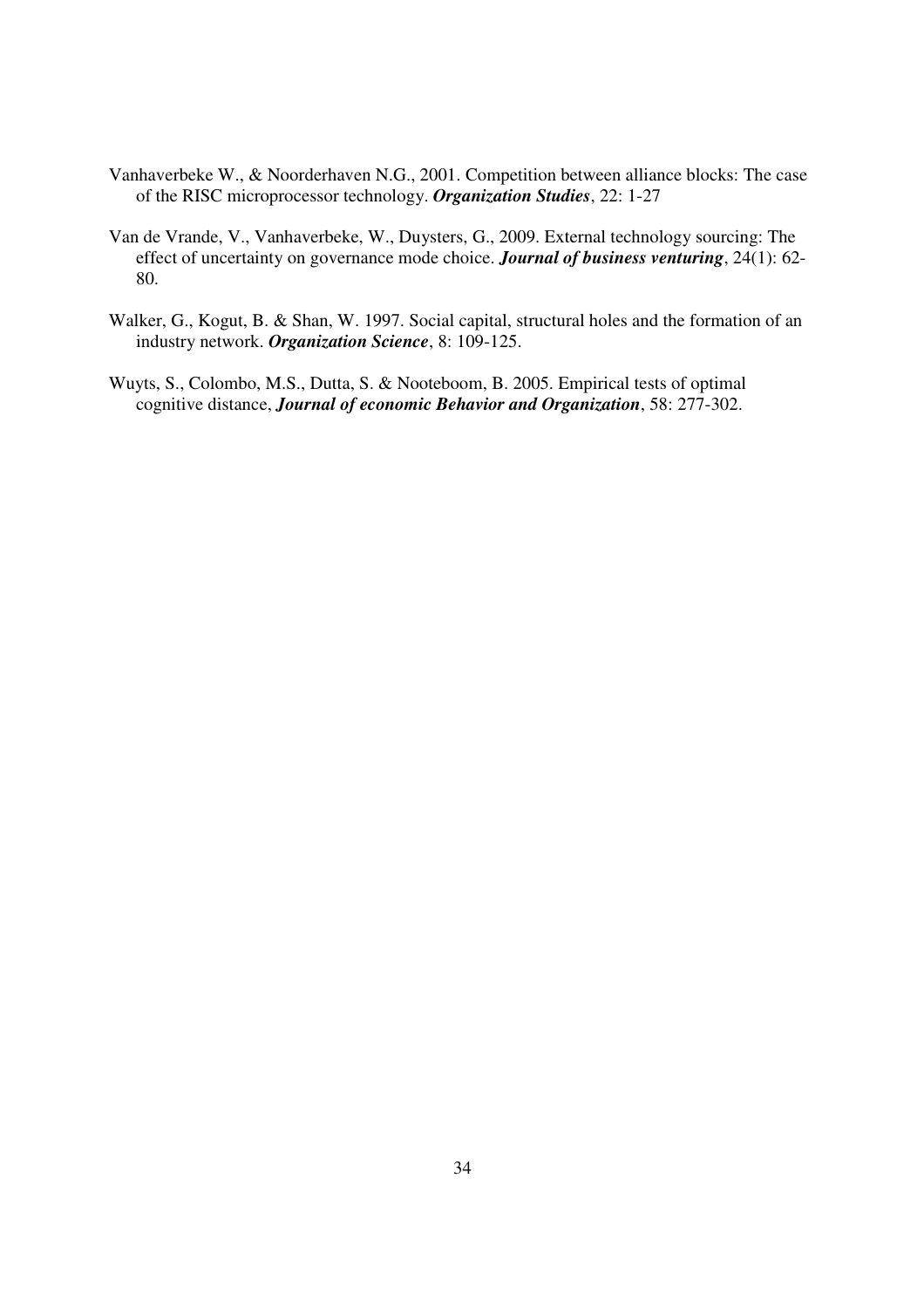#### **TABLE 1**

Definitions of dependent and independent variables

| Variable name                   | Variable description                                                                                                | H |
|---------------------------------|---------------------------------------------------------------------------------------------------------------------|---|
| Innovative performance          | Count variable indicating the number of successful patent applications, weighted by the number of citations         |   |
|                                 | they receive.                                                                                                       |   |
| <b>Technological Turbulence</b> | Amplitude of change as the relative growth of the number of patents between year $t - 1$ over the mean of the       |   |
|                                 | preceding 3 years $t-2$ to $t-4$                                                                                    |   |
| Clique membership               | Dichotomized variable (0/1) indicating if a firm is a alliance clique member in alliance network $(t-1 \omega t-5)$ |   |
| Past inside clique ties         | Prior ties that a firm formed inside its own alliance clique $(t \cdot t \cdot \tau)$                               |   |
| Past clique spanning ties       | Prior ties that a firm formed that brokered two different alliance cliques (t to t5)                                |   |
| <b>Technological Distance</b>   | Technological distance between the focal firm and its partners based on their patent portfolios                     |   |
| <b>Technological Capital</b>    | Count variable indicating the number of successful patent applications in $(t-1 \text{ to } t-5)$                   |   |
| Firm Size                       | Total overall sales of the focal firm/1000 $(t-1)$                                                                  |   |
| Firm R&D to sales ratio         | Firm total R&D expenditures / Firm overall sales $(t-1)$                                                            |   |
| Firm is Captive producer        | Dummy variable denoting that the firm is not selling products on the ASIC-market                                    |   |
| Firm is SC-Producer             | Dummy variable denoting that the firm is producing only Standard Cells                                              |   |
| Firm is PLD-Producer            | Dummy variable denoting that the firm is producing only PLDs                                                        |   |
| Firm is GA&SC-Producer          | Dummy variable denoting that the firm is producing only Gate Arrays and Standard Cells                              |   |
| Firm is GA&PLD-Producer         | Dummy variable denoting that the firm is producing only Gate Arrays and PLDs                                        |   |
| Firm is SC&PLD-Producer         | Dummy variable denoting that the firm is producing only Standard Cells and PLDs                                     |   |
| Firm is GA&SC&PLD-Producer      | Dummy variable denoting that the firm is producing Gate Arrays and Standard Cells and PLDs                          |   |
| Firm is European                | Dummy variable denoting that the firm is headquartered in Europe                                                    |   |
| Firm is Asian                   | Dummy variable denoting that the firm is headquartered in Asia                                                      |   |
| Trend                           | Variable denoting the year of observation                                                                           |   |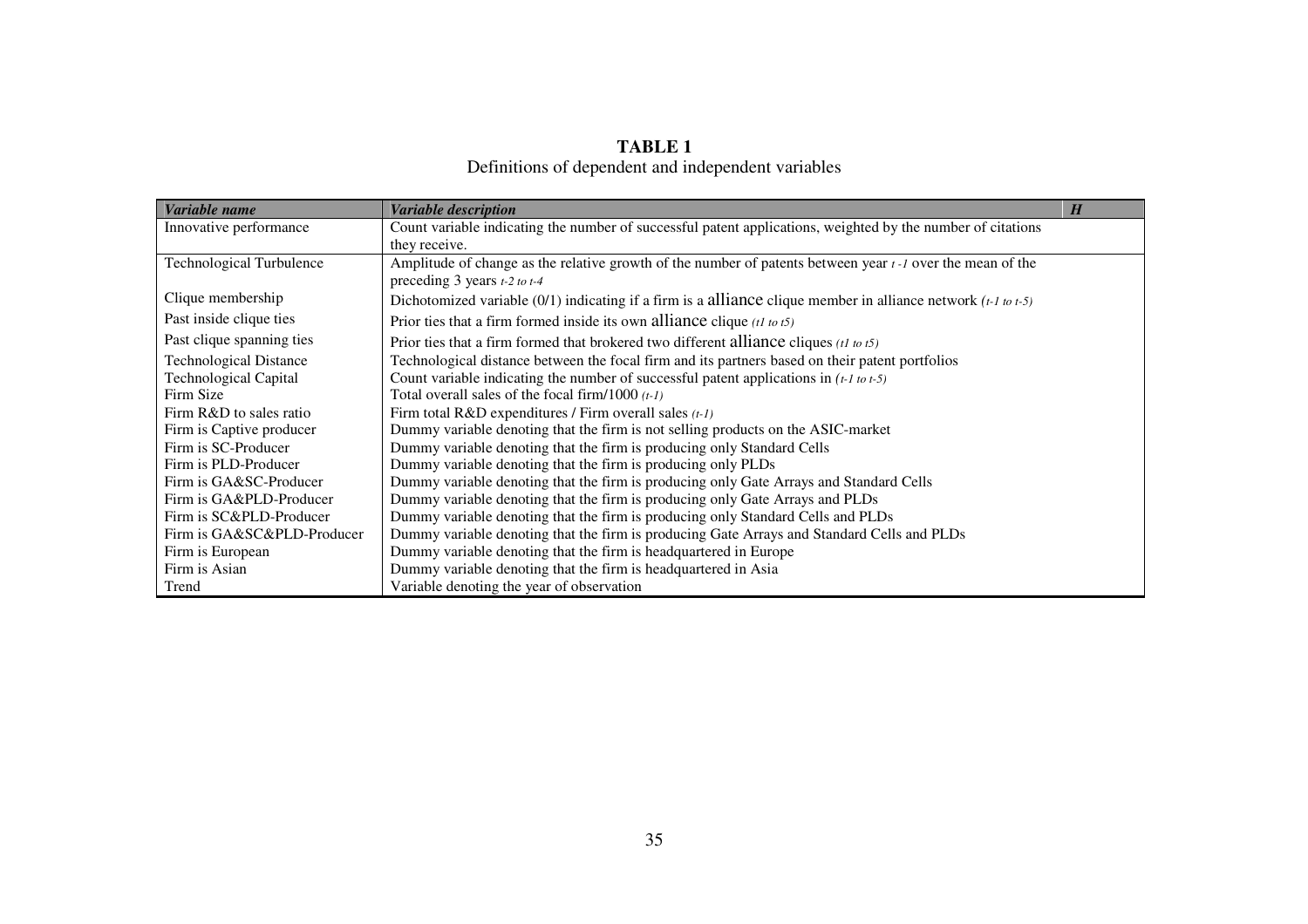|    | <b>Variable</b>                   | Mean         | SD           | Min                        | <b>Max</b> |                    | $\overline{2}$  | $\overline{3}$  | 4                | 5            | 6                  | $\overline{7}$ | 8                  | 9               | 10              |      |
|----|-----------------------------------|--------------|--------------|----------------------------|------------|--------------------|-----------------|-----------------|------------------|--------------|--------------------|----------------|--------------------|-----------------|-----------------|------|
|    |                                   |              |              |                            |            |                    |                 |                 |                  |              |                    |                |                    |                 |                 |      |
|    | All firms (848 obs.)              |              |              |                            |            |                    |                 |                 |                  |              |                    |                |                    |                 |                 |      |
| 1  | Innovative performance            | 97.85        | 311.88       | $\overline{0}$             | 3791.54    | 1.00               |                 |                 |                  |              |                    |                |                    |                 |                 |      |
| 2  | <b>Technological Turbulence</b>   | 0.36         | 0.30         | 0.04                       |            | $-0.04$            | 1.00            |                 |                  |              |                    |                |                    |                 |                 |      |
| 3  | Alliance clique-membership        | 0.66         | 0.48         | $\overline{0}$             |            | 0.16               | $-0.03$         | 1.00            |                  |              |                    |                |                    |                 |                 |      |
| 4  | <b>Technological Distance</b>     | 0.52         | 0.22         | 0.03                       |            | $-0.11$            | $-0.01$         | $-0.06$         | 1.00             |              |                    |                |                    |                 |                 |      |
| 5  | <b>Technological Capital</b>      | 10.93        | 24.06        | $\theta$                   | 307        | 0.76               | $-0.05$         | 0.22            | $-0.14$          | 1.00         |                    |                |                    |                 |                 |      |
| 6  | Firm Size                         | 1.42         | 2.21         | $\overline{0}$             | 16.41      | $-0.05$            | $-0.01$         | 0.20            | $-0.05$          | 0.06         | 1.00               |                |                    |                 |                 |      |
|    | Firm R&D to sales ratio           | 0.11         | 0.08         | $\theta$                   | 0.87       | 0.07               | 0.03            | 0.01            | $-0.10$          | 0.02         | $-0.35$            | 1.00           |                    |                 |                 |      |
| 8  | Firm is Captive producer          | 0.17         | 0.37         | $\Omega$                   |            | $-0.11$            | 0.02            | $-0.03$         | 0.02             | $-0.13$      | 0.19               | $-0.14$        | 1.00               |                 |                 |      |
| 9  | Firm is European                  | 0.14         | 0.34         | $\overline{0}$             |            | $-0.09$            | 0.01            | 0.10            | 0.00             | $-0.11$      | 0.08               | $-0.03$        | 0.09               | 1.00            |                 |      |
| 10 | Firm is Asian                     | 0.28         | 0.45         | $\Omega$                   |            | $-0.12$            | $-0.03$         | 0.01            | 0.09             | $-0.03$      | 0.19               | $-0.39$        | $-0.16$            | $-0.25$         | 1.00            |      |
|    |                                   |              |              |                            |            |                    |                 |                 |                  |              |                    |                |                    |                 |                 |      |
|    |                                   |              |              |                            |            |                    |                 |                 |                  |              |                    |                |                    |                 |                 |      |
|    | <b>Variable</b>                   | <b>Mean</b>  | SD           | Min                        | <b>Max</b> | $\mathcal I$       | $\overline{2}$  | $\mathbf{3}$    | $\boldsymbol{4}$ | 5            | 6                  | $\overline{7}$ | 8                  | 9               | 10              | II   |
|    |                                   |              |              |                            |            |                    |                 |                 |                  |              |                    |                |                    |                 |                 |      |
|    | Clique-members (517 obs.)         |              |              |                            |            |                    |                 |                 |                  |              |                    |                |                    |                 |                 |      |
|    | Innovative performance            | 144.06       | 373.54       | $\Omega$                   | 3791.54    | 1.00               |                 |                 |                  |              |                    |                |                    |                 |                 |      |
| 2  | <b>Technological Turbulence</b>   | 0.35         | 0.29         | 0.04                       |            | $-0.04$            | 1.00            |                 |                  |              |                    |                |                    |                 |                 |      |
| 3  | Past inside clique ties           | 1.47         | 2.01         | $\overline{0}$             | 9          | $-0.05$            | 0.02            | 1.00            |                  |              |                    |                |                    |                 |                 |      |
| 4  | Past clique spanning ties         | 1.21         | 1.23         | $\Omega$                   | 8          | 0.08               | $-0.01$         | 0.40            | 1.00             |              |                    |                |                    |                 |                 |      |
| 5  | <b>Technological Distance</b>     | 0.49         | 0.24         | 0.03                       |            | $-0.11$            | 0.02            | $-0.11$         | $-0.09$          | 1.00         |                    |                |                    |                 |                 |      |
| 6  | <b>Technological Capital</b>      | 15.62        | 27.21        | $\overline{0}$             | 307        | 0.73               | $-0.05$         | 0.02            | 0.21             | $-0.14$      | 1.00               |                |                    |                 |                 |      |
|    | Firm Size                         | 1.80         | 2.43         | 0.00                       | 16.41      | $-0.11$            | $-0.01$         | 0.14            | 0.16             | $-0.00$      | 0.00               | 1.00           |                    |                 |                 |      |
| 8  | Firm R&D to sales ratio           | 0.11         | 0.07         | 0.01                       | 0.67       | 0.07               | $-0.06$         | $-0.08$         | $-0.07$          | $-0.12$      | 0.01               | $-0.43$        | 1.00               |                 |                 |      |
| 9  | Firm is Captive producer          | 0.16         | 0.37         | $\theta$                   |            | $-0.13$            | 0.03            | $-0.10$         | $-0.12$          | 0.06         | $-0.15$            | 0.19           | $-0.17$            | 1.00            |                 |      |
| 10 | Firm is European<br>Firm is Asian | 0.17<br>0.27 | 0.38<br>0.45 | $\overline{0}$<br>$\theta$ |            | $-0.14$<br>$-0.14$ | 0.00<br>$-0.02$ | 0.41<br>$-0.16$ | 0.02<br>$-0.10$  | 0.06<br>0.12 | $-0.17$<br>$-0.05$ | 0.04<br>0.23   | $-0.03$<br>$-0.42$ | 0.15<br>$-0.13$ | 1.00<br>$-0.28$ | 1.00 |

| TABLE 2                                       |  |  |  |  |  |  |  |
|-----------------------------------------------|--|--|--|--|--|--|--|
| Descriptive statistics and correlation matrix |  |  |  |  |  |  |  |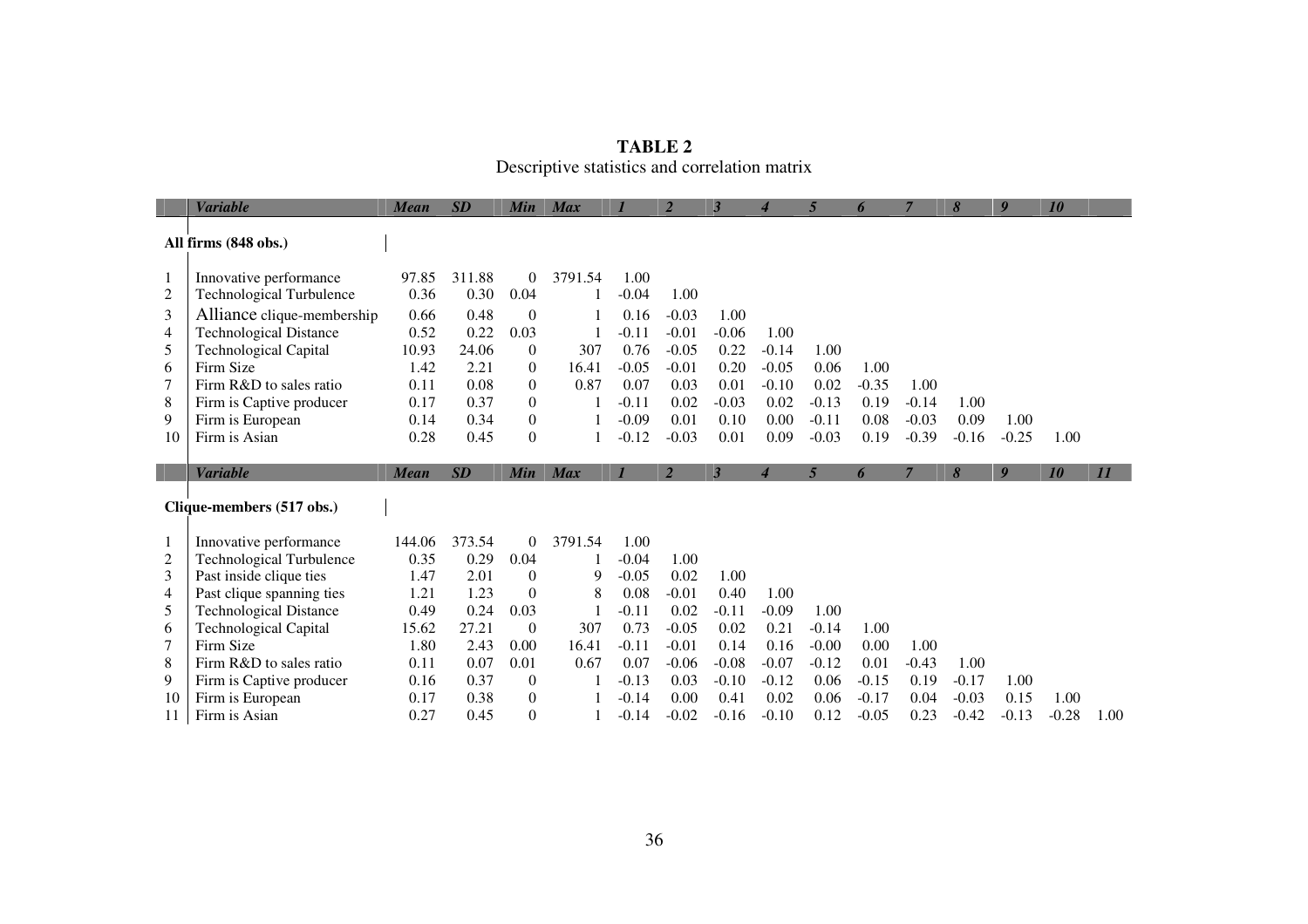### **TABLE 3**

## Fixed effects panel estimation results for Innovative performance

|                               | (I)          | (2)          | (3)          | (4)          |
|-------------------------------|--------------|--------------|--------------|--------------|
| Turbulence                    |              | $-0.23$      | $-0.23$      | $-0.08$      |
|                               |              | (0.15)       | (0.15)       | (0.34)       |
| Clique-Member                 |              |              | 0.70         | 0.76         |
|                               |              |              | $(0.14)$ *** | $(0.18)$ *** |
| Clique-Member*Turbulence      |              |              |              | $-0.16$      |
|                               |              |              |              | (0.33)       |
| <b>Technological Distance</b> | $-1.45$      | $-1.45$      | $-1.33$      | $-1.32$      |
|                               | $(0.24)$ *** | $(0.24)$ *** | $(0.23)$ *** | $(0.23)$ *** |
| <b>Technological Capital</b>  | 0.01         | 0.01         | 0.01         | 0.01         |
|                               | $(0.00)$ *** | $(0.00)$ *** | $(0.00)$ *** | $(0.00)$ *** |
| Firm Size                     | 0.13         | 0.13         | 0.11         | 0.10         |
|                               | $(0.03)$ *** | $(0.03)$ *** | $(0.03)$ *** | $(0.03)$ *** |
| R&D Intensity                 | $-0.38$      | $-0.31$      | $-0.34$      | $-0.41$      |
|                               | (0.79)       | (0.81)       | (0.87)       | (0.88)       |
| Captive Producer              | $-0.14$      | $-0.15$      | $-0.15$      | $-0.15$      |
|                               | (0.20)       | (0.20)       | (0.20)       | (0.20)       |
| GA-Producer                   | $-1.50$      | $-1.49$      | $-1.32$      | $-1.32$      |
|                               | $(0.31)$ *** | $(0.31)$ *** | $(0.31)$ *** | $(0.31)$ *** |
| SC-Producer                   | $-1.68$      | $-1.70$      | $-1.61$      | $-1.62$      |
|                               | $(0.26)$ *** | $(0.26)$ *** | $(0.26)$ *** | $(0.26)$ *** |
| GA & SC-Producer              | $-0.82$      | $-0.83$      | $-0.88$      | $-0.88$      |
|                               | $(0.22)$ *** | $(0.22)$ *** | $(0.22)$ *** | $(0.22)$ *** |
| SC & PLD-Producer             | 0.20         | 0.18         | 0.01         | 0.00         |
|                               | (0.46)       | (0.46)       | (0.46)       | (0.46)       |
| GA & PLD-Producer             | 0.62         | 0.63         | 0.55         | 0.55         |
|                               | $(0.28)$ **  | $(0.27)$ **  | $(0.27)$ **  | $(0.27)$ **  |
| GA-SC & PLD-Producer          | $-0.42$      | $-0.42$      | $-0.47$      | $-0.48$      |
|                               | $(0.23)*$    | $(0.23)*$    | $(0.23)$ **  | $(0.23)$ **  |
| Firm is European              | $-0.32$      | $-0.32$      | $-0.37$      | $-0.37$      |
|                               | (0.21)       | (0.21)       | $(0.21)$ *   | $(0.21)$ *   |
| Firm is Asian                 | 0.17         | 0.16         | 0.26         | 0.25         |
|                               | (0.17)       | (0.17)       | (0.17)       | (0.17)       |
| Constant and year variables   | Included     | Included     | Included     | Included     |
|                               |              |              |              |              |
| Observations (firms)          | 848 (71)     | 848 (71)     | 848 (71)     | 848 (71)     |
| Log Likelihood                | 2587,67      | 2586,49      | 2571,54      | 2571,42      |
| Lr-test                       |              | n.s.         | ***          | n.s.         |